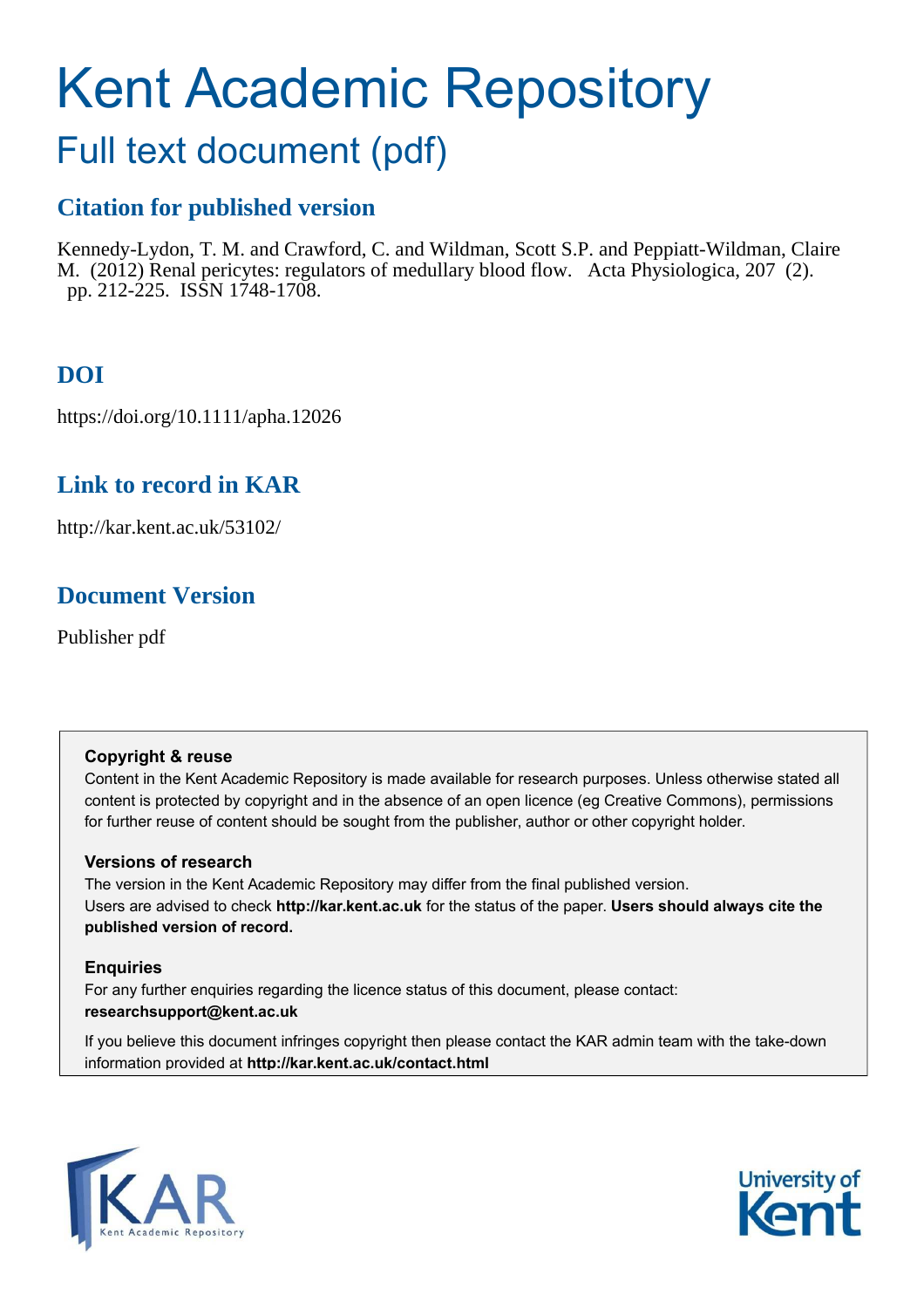### REVIEW Renal pericytes: regulators of medullary blood flow

#### T. M. Kennedy-Lydon, <sup>1</sup>\* C. Crawford, <sup>2</sup>\* S. S. P. Wildman<sup>2</sup> and C. M. Peppiatt-Wildman<sup>2</sup>

1 Urinary System Physiology Unit, Royal Veterinary College, London, UK

2 Medway School of Pharmacy, The Universities of Kent and Greenwich at Medway, Kent, UK

Received 8 May 2012, revision requested 3 July 2012, final revision received 10 September 2012, accepted 27 September 2012 Correspondence: C. M. Peppiatt-Wildman, Medway School of Pharmacy, The Universities of Kent and Greenwich at Medway, Anson Building, Central Avenue, Chatham Maritime, Kent ME4 4TB, UK. E-mail: c.m.peppiatt@kent.ac.uk

\*Both authors contributed equally to this work.

#### Abstract

Regulation of medullary blood flow (MBF) is essential in maintaining normal kidney function. Blood flow to the medulla is supplied by the descending vasa recta (DVR), which arise from the efferent arterioles of juxtamedullary glomeruli. DVR are composed of a continuous endothelium, intercalated with smooth muscle-like cells called pericytes. Pericytes have been shown to alter the diameter of isolated and *in situ* DVR in response to vasoactive stimuli that are transmitted via a network of autocrine and paracrine signalling pathways. Vasoactive stimuli can be released by neighbouring tubular epithelial, endothelial, red blood cells and neuronal cells in response to changes in NaCl transport and oxygen tension. The experimentally described sensitivity of pericytes to these stimuli strongly suggests their leading role in the phenomenon of MBF autoregulation. Because the debate on autoregulation of MBF fervently continues, we discuss the evidence favouring a physiological role for pericytes in the regulation of MBF and describe their potential role in tubulo-vascular cross-talk in this region of the kidney. Our review also considers current methods used to explore pericyte activity and function in the renal medulla.

*Keywords* blood flow, cross-talk, medulla, pericyte.

Renal blood flow is regionally specific, with cortical blood flow being tightly regulated by well-documented mechanisms (Kriz 1981, Pallone *et al.* 2003). Conversely, medullary blood flow (MBF) regulation is less well understood and remains highly controversial (Pallone *et al.* 1998, 2003). There is contradictory evidence regarding whether or not MBF is autoregulated, and numerous studies have focused on delineating the potential mechanisms that might be involved in this process (Pallone 1994, Pallone *et al.* 1998, Crawford *et al.* 2012). Our own findings on regulation of MBF have arisen from studies utilizing the *in situ* live kidney slice model, developed in our laboratory, which uniquely permits access to the intact inner and outer medullary regions of the kidney, and facilitates the examination of both vascular and tubular structures

and cell function in parallel (Pallone 1994, Crawford *et al.* 2011). The application of this novel live slice model has facilitated detailed investigations in to the potential mechanisms underlying MBF regulation and tubulo-vascular cross-talk to be performed and has enabled us to characterize the key role that pericytes play in this phenomenon. We have demonstrated that *in situ* pericytes can respond to a variety of endogenous stimuli and in so doing play an important role in regulating vasa recta diameter. In this review, we discuss our experimental findings on the physiological role(s) pericytes may play in regulating MBF in the context of the wider literature in the field.

To help contextualize the role pericytes play in physiological regulation of MBF, we begin by (i) describing the structure of the medullary vasculature and how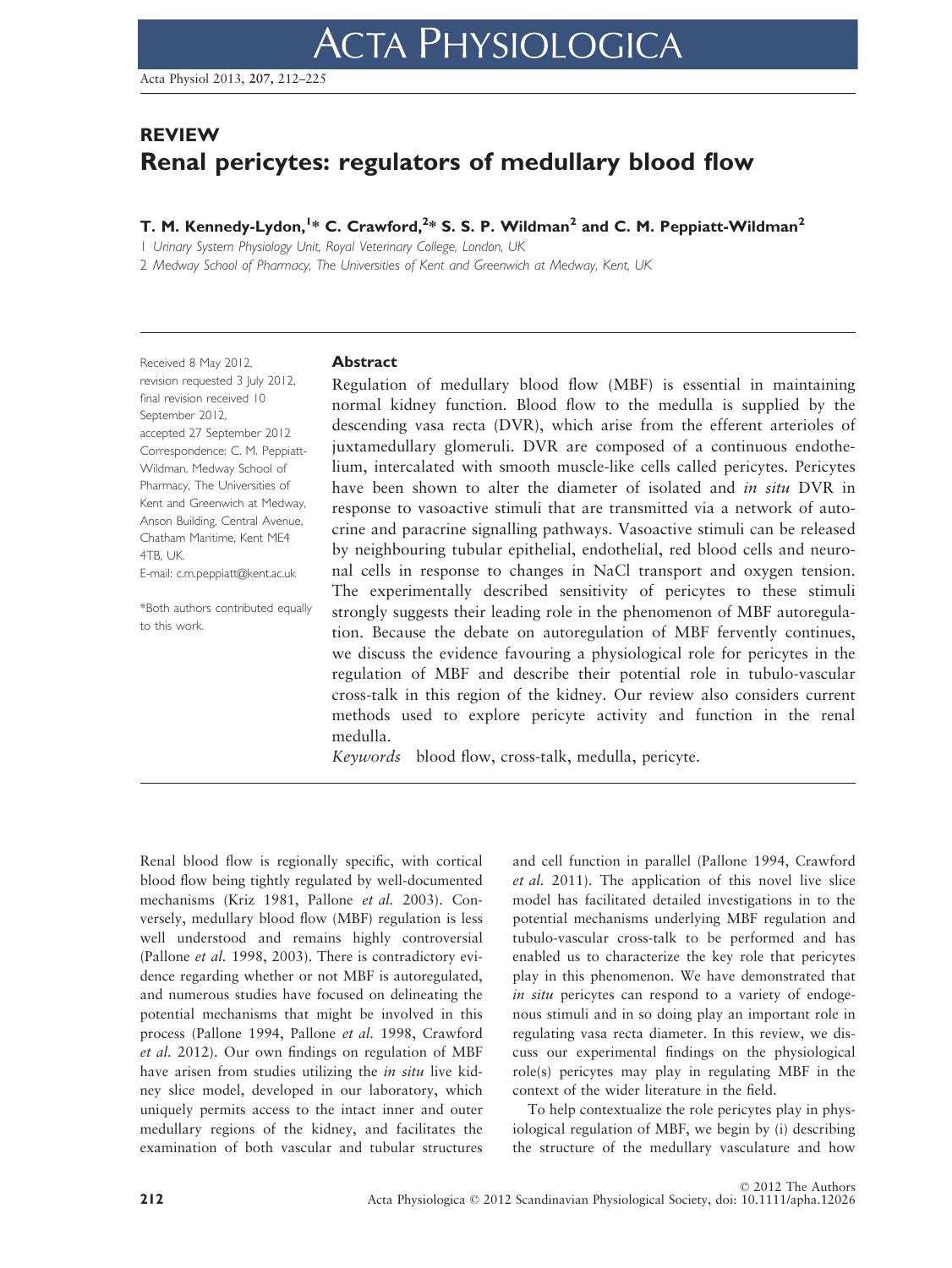this lends itself to regulation of MBF, and (ii) describing the role pericytes play in regulating medullary microvessels and discuss the significance of tightly regulated MBF.

#### Physiological regulation of medullary blood flow

Blood flow to the renal medulla is via vasa recta capillaries, which branch from efferent arterioles at juxtamedullary glomeruli, and run in parallel to the loops of Henle´ and collecting ducts (Pallone *et al.* 2003). A second peritubular capillary bed, which branches from the efferent arterioles at cortical nephrons, surrounds the tubular structures in the cortex. Renal blood flow is constant, despite variations in arterial perfusion pressure. Changes in mean arterial blood pressure within the autoregulatory range (i.e. 90–200 mmHg) have little effect on renal blood flow or glomerular filtration rate. Renal blood flow is also regionally specific, with blood flow in the cortex tightly regulated. Experiments using the isolated *in vitro* blood-perfused juxtamedullary nephron technique have demonstrated autoregulation of afferent arteriolar blood flow (Takenaka *et al.* 1994, Harrison-Bernard & Navar 1996). Regulation of medullary blood flow is less well understood and initially thought to be passively regulated; more recent studies suggest renal medullary blood flow can be autoregulated independently of total renal blood flow (O'Connor *et al.* 2006, Rajapakse & Mattson 2011, Ahmeda & Johns 2012). Medullary blood flow regulation is important, because it must satisfy the conflicting demands of preserving the cortico-medullary gradients of NaCl and urea, while maintaining adequate oxygen and nutrient delivery, as well as metabolic clearance in the medulla. The vasa recta form capillary bundles in the outer and inner stripes of the outer medulla, entering as the descending vasa recta (DVR) that penetrate deep into the medulla before forming the ascending vasa recta (AVR). DVR are composed of a continuous endothelium, with pericytes juxtaposed at regular intervals along the microvessel. As the DVR advance to the inner medulla, pericytes become less frequent and diminish nearer the tip of the papilla (Sims 1986). Beyond this point, the endothelium becomes discontinuous, giving rise to the ascending vasa recta (AVR), which are characterized by their fenestrated endothelium (Kriz 1981, Pallone *et al.* 1998, 2003).

The parallel arrangement of descending and ascending limbs allows the vasa recta capillaries to form a countercurrent exchange system that maintains the cortico-medullary osmotic gradient established from countercurrent multiplication by the loops of Henlé,

which is crucial for urine concentration (Jamison & Kriz 1982, Michel 1995, Cowley 1997, Pallone *et al.* 1998). Moreover, this parallel arrangement has a key role in regulating regional perfusion between the outer versus inner medulla (Cowley 1997). Contraction of the DVR results in the redirection of blood to the outer medullary inter-bundle capillaries and *vice versa* on dilation (Pallone *et al.* 1998). A consequence of this structural arrangement is low oxygen tension in the medulla: medullary partial pressure of oxygen is reported to be between 10 and 20 mmHg compared with 50 mmHg in the cortex (Brezis *et al.* 1991, Rosen *et al.* 1992, Liss *et al.* 1998). This creates a relatively hypoxic environment, (Eckardt *et al.* 2005), and failure to regulate it may result in severe hypoxia and ischaemic injury.

Medullary blood flow is <10% of total renal blood flow (RBF), and so tight regulation of the medullary microcirculation is essential for the preservation of normal kidney function. An increase in net MBF would result in 'washout' of the cortico-medullary osmotic gradient (Cowley 1997) and impaired urinary concentrating ability, whereas a sustained decrease in MBF would inevitably lead to ischaemia, which, depending on the severity and duration, could result in tissue (papillary) necrosis, scarring and chronic kidney injury (Fine *et al.* 2000, Nangaku 2006, Norman 2006).

It has been suggested previously that pericyte-mediated changes in DVR diameter can regulate MBF and alter its distribution in response to changes in active NaCl transport and the oxygen demands of renal tubular cells (Pallone 1994, Pallone & Mattson 2002, Crawford *et al.* 2011, 2012). Pericyte-mediated regulation of capillary diameter is achieved by pericyte contraction and relaxation, and it has also been demonstrated in other tissues, such as the central nervous system (CNS), with a similar functional significance attributed to pericytes (Rucker *et al.* 2000, Wu *et al.* 2003, Peppiatt *et al.* 2006).

#### Experimental investigations of medullary blood flow

To date, the notion that MBF is regulated independently of arterial perfusion pressure remains controversial, despite the many experimental studies that have been undertaken to examine this concept. Several different experimental approaches have been adopted in various experimental animal models, and species and inter-strain differences have been reported.

Studies utilizing imaging techniques based on the dual-slit method [measurement of red blood cell (RBC) velocity at two separate points on the same capillary], to determine blood flow, velocity and vasa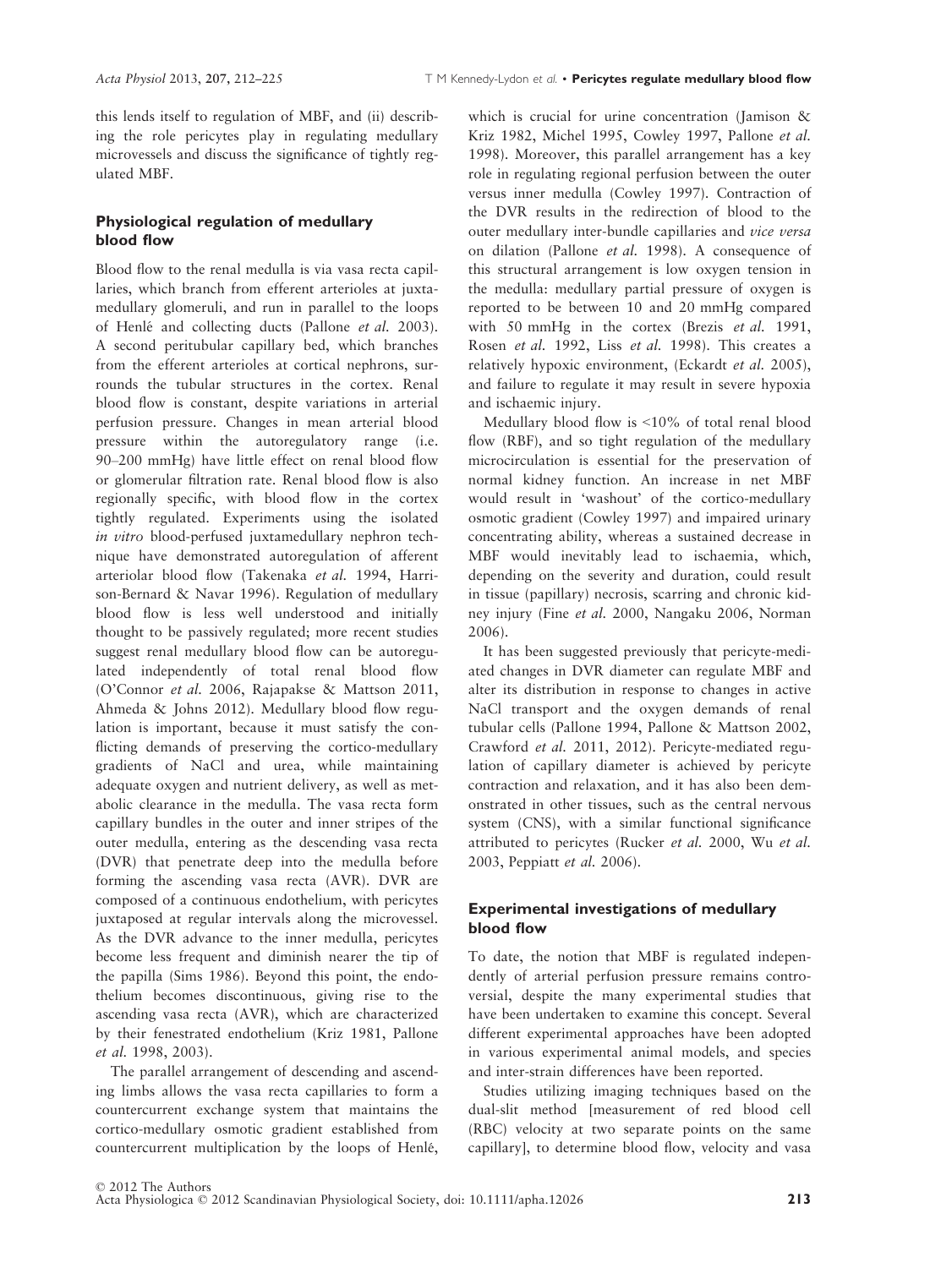recta diameter in the exposed rat papilla concluded that MBF is regulated within a limited arterial pressure range (125–130 mmHg) and that regulation of MBF is governed upstream by renal arterial pressure (Cohen *et al.* 1983). Imaging studies focusing specifically on juxtamedullary blood flow similarly conclude that renal sensitivity to endogenous vasoactive mediators is confined to afferent and efferent arterioles and that downstream vasa recta were insensitive (Harrison-Bernard & Carmines 1994, 1995).

Conversely, when the same technique was used to investigate autoregulation of blood flow in the DVR of anti-diuretic rats, regulation of MBF was observed over a broad range of perfusion pressures (Cupples & Marsh 1988). Subsequent studies performed in alternative rat strains also reported regulated MBF, albeit over varying perfusion pressure ranges: 101–132 mmHg in Munich Wistar rats compared with 104–126 mmHg in spontaneously hypertensive rats, and 90–114 mmHg in Sprague Dawley rats (Farrugia *et al.* 1992, Larson & Lockhart 1995). The inability to effectively assess autoregulation in these studies was attributed to animals being exposed to varying and inconsistent ranges in renal perfusion pressures (Cupples & Braam 2007). Studies that have utilized *in vivo* laser Doppler flowmetry (LDF) techniques to measure regional red blood cell flux (in rats, rabbits and dogs) have also failed to provide any clear answers (Stern *et al.* 1979, Takezawa *et al.* 1987, Roman *et al.* 1988, Mattson *et al.* 1993, Huang *et al.* 1994, Strick *et al.* 1994, Lerman *et al.* 1995, Harrison-Bernard & Navar 1996, Majid & Navar 1996, Majid *et al.* 1997, 1998, 1999, 2001, Nafz *et al.* 1998), perhaps due in part to the inconsistent perfusion pressure ranges applied in each study (Roman *et al.* 1988, Huang *et al.* 1994). LDF studies carried out on larger mammals have provided more consistent evidence favouring regulated MBF (Majid *et al.* 1997, Eppel *et al.* 2004, Cupples & Braam 2007). Studies performed in rabbits reported a constant MBF, despite increasing renal arterial pressure (Eppel *et al.* 2003).

Collectively, these studies not only serve to emphasize the potential for species and inter-strain differences in regulation of MBF, but also reveal limitations of the different techniques used. Erythrocyte velocity for example is thought to be less well regulated at the papilla than in the medulla and cortex (Cohen *et al.* 1983, Roman *et al.* 1988, Farrugia *et al.* 1992), and papillary autoregulation is deemed to be highly sensitive to changes in volume expansion (Roman *et al.* 1988); thus, imaging experiments performed on the exposed papilla must be interpreted with caution. LDF studies rely on accurate probe calibration and precise placement of probes in the renal parenchyma, which is difficult especially in smaller animals;

moreover, kidney size may vary between animals further hampering consistent localization of probes in the renal parenchyma. Lastly, it is possible that the experimental discrepancies reported regarding regulation of MBF could arise from differential regulation of blood flow in the outer and inner medulla, as proposed in Pallone's hypothesis of redistribution of flow in the medulla (Pallone & Silldorff 2001). If blood flow is redistributed from the papilla towards the outer medulla, this would explain the apparent decrease in autoregulatory efficiency observed in the papilla. While redistribution of medullary blood flow has yet to be demonstrated experimentally, it provides a tantalizing explanation for the conflicting data on autoregulation of MBF and merits further investigation.

#### Renal pericytes

Despite the emerging evidence in favour of regulated MBF (Cupples & Marsh 1988, Pallone 1994, Pallone & Silldorff 2001, Crawford *et al.* 2011, 2012) and evidence describing regulated capillary blood flow in other organs and tissues (Krogh 1929, Wu *et al.* 2003, Peppiatt *et al.* 2006), the dogma that capillary blood flow is passive and driven by upstream arteriolar control of perfusion pressure has been a widely accepted mechanism until recently. Historically, this assumption was based on the anatomical observation that arteries and arterioles are encircled by contractile smooth muscle cells, critical for vasoconstriction and vasodilation, and that capillaries apparently are not. The presence of pericytes along microvessels and their contractile capabilities was 'however' revealed in the late 19th and early 20th centuries (Rouget 1879, Krogh 1929), although this was largely overlooked until more recently (Pallone 1994, Pallone & Silldorff 2001, Pallone & Mattson 2002, Kawamura *et al.* 2004, Peppiatt *et al.* 2006, Puro 2007, Crawford *et al.* 2011, 2012).

Pericytes are singular smooth muscle-like cells residing on the abluminal side of the endothelium. As their name implies, pericytes are perivascular cells consisting of a cell body with numerous claw-like processes that branch from the cell body and 'wrap around' microvessels, including arterioles, capillaries and venules (Shepro & Morel 1993, Hirschi & D'Amore 1996, Bergers & Song 2005). NG2 is an extracellular proteoglycan expressed by pericytes, and the anti-NG2 antibody has been used to identify pericytes in many organs, including vasa recta capillaries of the kidney, (Ozerdem *et al.* 2001, Peppiatt *et al.* 2006, Virgintino *et al.* 2007, Huang *et al.* 2010, Crawford *et al.* 2011, 2012, Mogensen *et al.* 2011), revealing a complex network of processes that extend from the cell body along the axis of, and wrap around, the capillary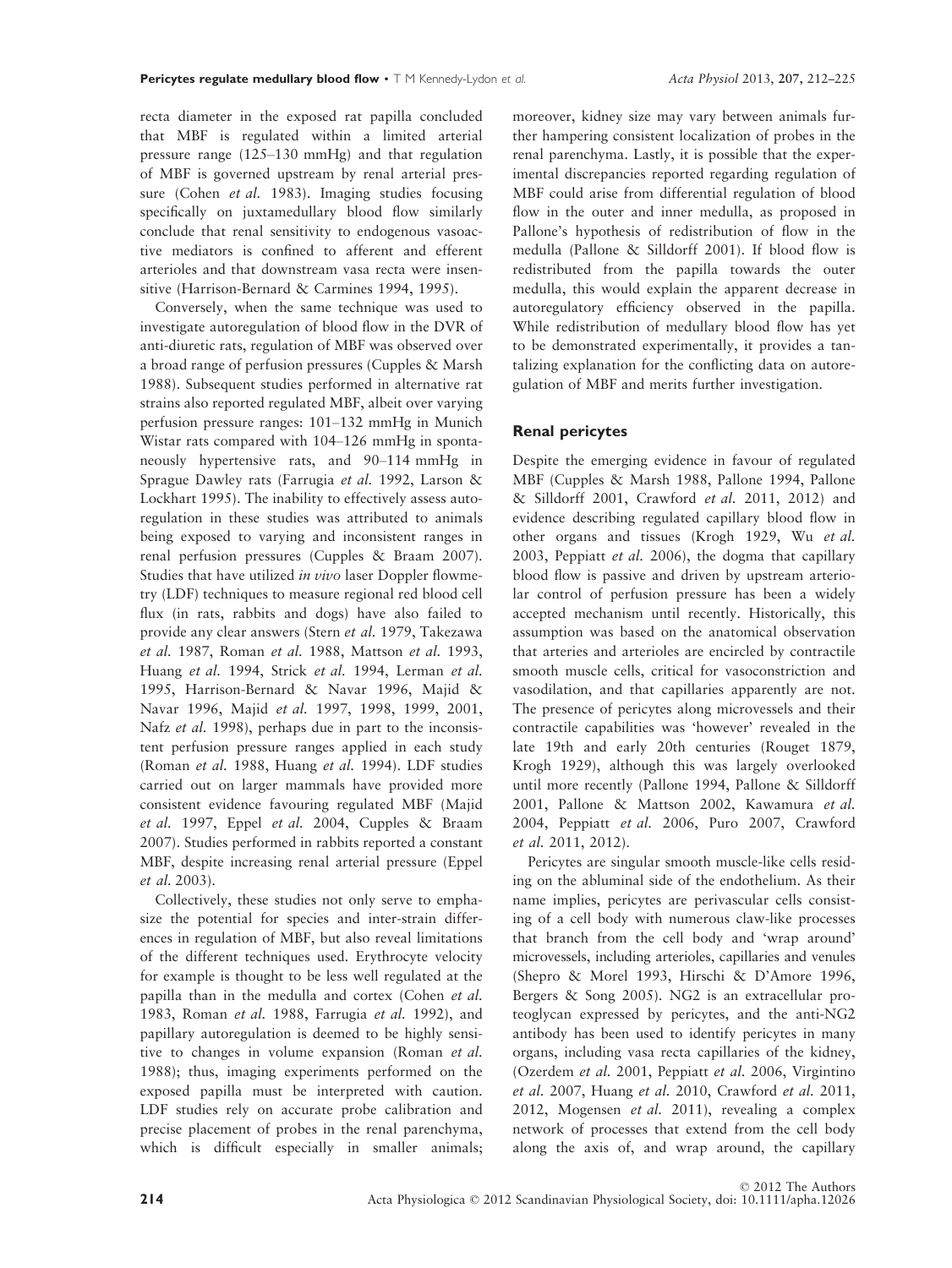(Fig. 1a). In NG2-DsRed BAC transgenic mice, cells that express NG2 fluoresce red (Zhu *et al.* 2008, Hamilton *et al.* 2010), thus facilitating the identification of pericytes throughout the whole organism, including the kidney (Fig. 1b). Pericytes have been identified in all organs and tissues in a wide range of species [for review see (Sims 1986)] and have a variety of contrasting functional roles such as vessel stabilization, endothelial cell regulation, angiogenesis and phagocytosis. Pericytes have also been described as mesenchymal stem cells, because of their potential to differentiate into different cell types (Dore-Duffy *et al.* 2006, Crisan *et al.* 2011, Montemurro *et al.* 2011). Of particular interest in this review is the role of pericytes in the regulation of capillary blood flow



Figure 1 Identification of pericytes in the renal medulla. Kidney tissue slices (200  $\mu$ m, from adult, male Sprague Dawley rats) were labelled with Alexa-488-conjugated IB4 and anti-NG2 (probed with Alexa 555 secondary antibody) to identify vasa recta capillaries and pericytes respectively. Pericytes (red) are identified on vasa recta capillaries (green; a). Pericyte cell bodies (arrowheads; a) are located on the abluminal side of the capillary. Finger-like processes (arrows; a) extend from the cell body to run along and wrap around the capillary [image adapted from (Crawford et al. 2012)]. Kidney slices (200  $\mu$ m) obtained from NG2 Ds-Red Bac transgenic mice, in which pericytes express fluorescent Ds-Red (red; b) and vasa recta capillaries were labelled with Alexa-488-conjugated IB4 (green; b). Processes (arrows; b) are shown extend from the cell body (arrowhead; B). Primary processes are seen to extend along the length of the capillary, and secondary processes wrap around the vessel (Crawford C and Peppiatt-Wildman CM, unpublished data). Scale bar = 10  $\mu$ m.

(Sims 1986, Shepro & Morel 1993, Hirschi & D'Amore 1996, Bergers & Song 2005). Pericytes typically express smooth muscle  $\alpha$ -actin ( $\alpha$ -SMA), which provides the contractile machinery necessary for the regulation of vessel diameter, and it has been shown to be expressed by renal pericytes (Park *et al.* 1997).

The precise location of pericytes along a vessel wall is thought to be determined by the functional demand of the tissue being serviced (Sims 2000, Bergers & Song 2005). The density of pericytes in different tissues is known to vary, pericyte density being greater in the kidney than in many other tissues, such as the CNS and retina (Sims 1986, Bergers & Song 2005, Crawford *et al.* 2012). Within the kidney, pericyte density also varies, the density being greater in the outer medulla compared with the inner medulla (Crawford *et al.* 2012). In fitting with our findings regarding pericyte density in the renal medulla, it has previously been reported that pericyte density in the kidney increases to meet the metabolic demands of the tissue region in which they reside (Park *et al.* 1997).

Given the complexity of MBF and its role in facilitating urine concentration, the need for tight local control of blood flow, independent of changes in cortical blood flow, is perhaps not surprising. Regulation of vasa recta blood flow and the role of pericytes in regulating vasa recta capillary diameter have been investigated extensively by Pallone and colleagues who utilized the isolated perfused vasa recta model. This experimental model proved to be pivotal in identifying which agents were mediating vasa recta constriction/dilation and in attributing a functional role to contractile pericytes. Vasa recta pericytes were shown to evoke both vasoconstriction and dilation of isolated perfused DVR in response to a number of different agonists, many of which are endogenous to the medulla: angiotensin-II (Ang-II), endothelin-1 (ET-1), nitric oxide (NO), adenosine and prostaglandin E<sub>2</sub>  $(PGE<sub>2</sub>)$  (Pallone 1994, Pallone & Silldorff 2001).

#### Endogenous vasoactive agents and their effect on renal pericytes

There are many vasoactive agents endogenous to the kidney that might physiologically regulate MBF. The pericyte-mediated vascular responses to these agents are summarized in Tables 1 and 2. Both vasa recta endothelial cells and tubular epithelial cells are established sources of medullary vasoactive signals [ET-1, Ang-II, PGE<sub>2</sub>, NO, adenosine, adenosine triphosphate  $(ATP)$ , as are interstitial cells  $(PGE<sub>2</sub>)$  and sympathetic nerves [noradrenaline (NA), ATP] (de Nucci *et al.* 1988, Pallone 1994, Silldorff *et al.* 1995, 1996, Yang *et al.* 1995, Pallone & Mattson 2002, Peppiatt *et al.*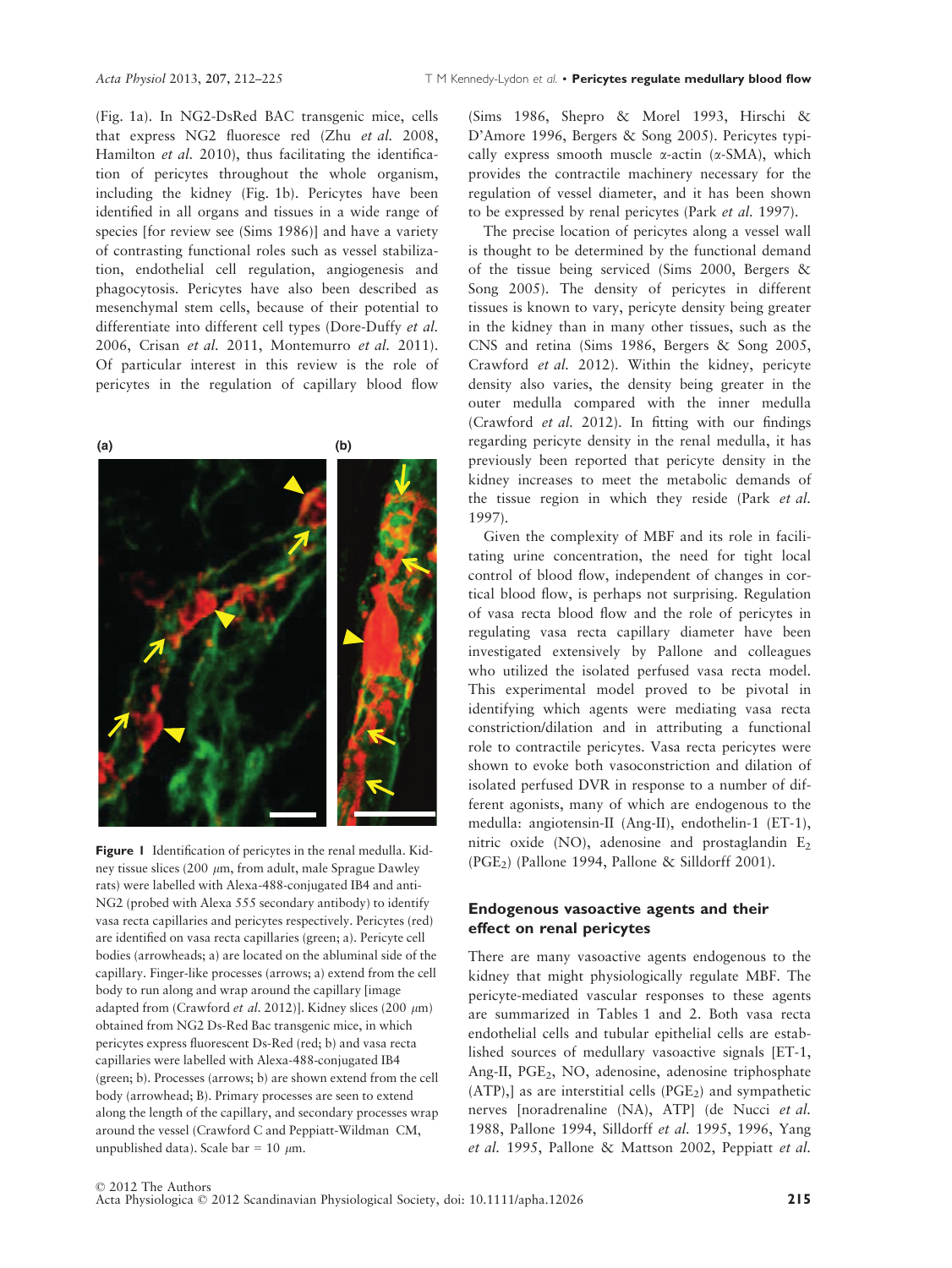| Stimulus                           | Source of vasoactive agent                               | Receptor<br>activated            | Receptor location                                                                    | References                                                                                                                                        |
|------------------------------------|----------------------------------------------------------|----------------------------------|--------------------------------------------------------------------------------------|---------------------------------------------------------------------------------------------------------------------------------------------------|
| Acetylcholine                      | Parasympathetic nerves                                   | Muscarinic                       | Functional evidence for<br>Mus Rs on pericytes,<br>no gene expression studies        | Eglen et al. 1994,<br>Yang et al. 1995,                                                                                                           |
| Angiotensin-II                     | Endothelial cells                                        | AT <sub>1</sub>                  | $AT_1$ : vasa recta bundles,<br>interstitial cells and collecting<br>duct epithelium | Mujais et al. 1986,<br>Zhuo et al. 1992,<br>Edwards & Aiyar 1993,<br>Seldin & Geibisch 2008,<br>Crawford et al. 2012,                             |
| Adenosine<br>triphosphate<br>(ATP) | Tubular epithelium,<br>endothelial cells,<br><b>RBCs</b> | P <sub>2</sub> receptors         | DVR, loop of Henle and<br>collecting duct epithelium                                 | Sprague et al. 1996,<br>Jans et al. 2002,<br>Unwin et al. 2003,<br>Praetorius et al. 2005,<br>Wildman & King 2008,<br>Crawford et al. 2011,       |
| Endothelin-1                       | Endothelial cells and<br>collecting duct epithelium      | $ET_A$                           | Collecting duct epithelium,<br>vascular bundles, RMIC                                | de Nucci et al. 1988,<br>Silldorff et al. 1995,<br>Crawford et al. 2012,                                                                          |
| Noradrenaline                      | Sympathetic nerves                                       | $\alpha_1$ -adreno-<br>receptors | OM vasa recta                                                                        | Yang et al. 1995,<br>DiBona & Kopp 1997,<br>Crawford et al. 2012,                                                                                 |
| <b>UTP</b>                         | Tubular epithelium,<br>endothelium, plasma               | P <sub>2</sub> receptors         | DVR, loop of Henle and<br>collecting duct epithelium                                 | Lazarowski & Boucher 2001,<br>Jans et al. 2002,<br>Unwin et al. 2003,<br>Praetorius et al. 2005,<br>Wildman & King 2008,<br>Crawford et al. 2011, |
| Vasopressin                        | Hypothalamus<br>(circulation)                            | $V_{1a}$                         | $V_1$ : medullary vasculature,<br>thin ascending limbs and<br>OM collecting duct     | Ostrowski et al. 1993,<br>Nielsen et al. 1995,<br>Turner & Pallone 1997,<br>Cowley 2000                                                           |

Table 1 Endogenous stimuli that evoke a pericyte-mediated vasoconstriction of vasa recta

ATP, Adenosine triphosphate; RBC, Red blood cells; RMIC, renal medullary interstitial cells; UTP, uridine triphosphate.

2006, Crawford *et al.* 2011, Edwards *et al.* 2011). Anatomical studies have identified sympathetic nerves in the renal medulla (Eppel *et al.* 2004), predominantly in the outer medullary DVR (OMDVR) (Yang *et al.* 1995), and we have elaborated on these studies by specifically identifying sympathetic nerves in close apposition to pericytes in the outer medulla [Fig. 2 (Crawford *et al.* 2012)]. Given that pericytes are known to respond to acetylcholine (ACh), NA and ATP (Eglen *et al.* 1994, Yang *et al.* 1995, Crawford *et al.* 2011, 2012), and their close proximity to sympathetic nerve terminals, it is likely that neuronal release of NA and ATP contributes to the regulation of MBF.

In addition to peptide and hormonal vasoactive agents, free radicals such as NO and reactive oxygen species (ROS) are also known to be potent regulators of MBF (Cao *et al.* 2010, Edwards *et al.* 2011). The renal medulla is known to have a far greater capacity for NO production than the cortex (Biondi & Romero

1990, Moridani & Kline 1996, Mattson & Wu 2000), and NO has been intrinsically linked to changes in DVR lumen and solute transport along the nephron (Plato & Garvin 1999, Pallone & Mattson 2002). All three isoforms of nitric oxide synthase (NOS) – neuronal NOS (nNOS), inducible NOS (iNOS) and endothelial NOS (eNOS) – have been identified on vascular and tubular structures in the kidney (Bachmann & Mundel 1994, Mattson & Higgins 1996). NO bioavailability is also governed by reactive oxygen species (ROS). ROS are generated by one and two electron reductions of  $O_2$ , resulting in the formation of either superoxide ion  $(O_2^-)$ , hydrogen peroxide  $(H_2O_2)$  or hydroxyl free radical (OH) (Fridovich 1995, Thannickal & Fanburg 2000). ROS favour vasoconstriction and are increasingly being associated with hypertension and diabetic nephropathy (Schnackenberg *et al.* 1998, Touyz 2003). ROS-evoked vasoconstriction is mediated following peroxynitrite formation in response to super-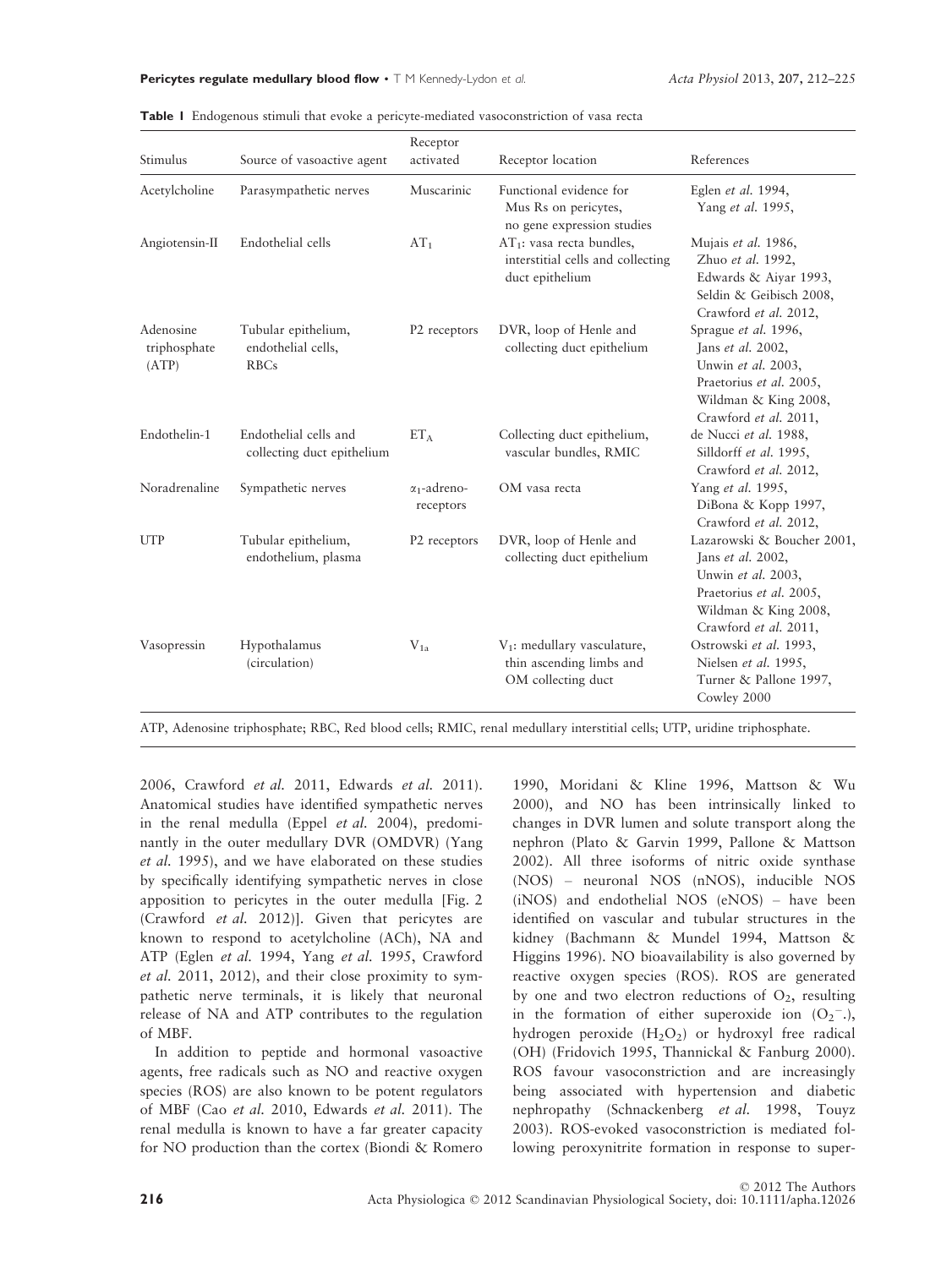| Stimulus                                            | Source of vasoactive agent                                   | Receptor activated                           | Receptor location                                                                                                                                           | References                                                                                                                                                                                  |
|-----------------------------------------------------|--------------------------------------------------------------|----------------------------------------------|-------------------------------------------------------------------------------------------------------------------------------------------------------------|---------------------------------------------------------------------------------------------------------------------------------------------------------------------------------------------|
| Acetylcholine<br>(NO mediated)                      | Parasympathetic nerves                                       | Muscarinic                                   | Functional evidence<br>for Mus Rs on pericytes                                                                                                              | Eglen et al. 1994,<br>Yang et al. 1995,                                                                                                                                                     |
| Adenosine                                           | mTAL                                                         | $A_1$ and $A_{2a}$ , $A_{2b}$ ,<br>sub-types | A <sub>1</sub> : DVR, loops of<br>Henle and collecting<br>duct epithelium.<br>$A_{2a}$ : collecting duct<br>epithelium.<br>A <sub>2b</sub> : loops of Henle | Silldorff et al. 1996,<br>Kreisberg et al. 1997,<br>Guan et al. 2007,<br>Crawford et al. 2011,<br>Silldorff & Pallone 2001,                                                                 |
| Angiotensin-II<br>(NO mediated)                     | Endothelial cells                                            | AT2<br>(dilation-<br>NO mediated)            | AT2: renal arteries<br>(higher expression in<br>foetal and neonatal<br>renal tissues)                                                                       | Zhuo et al. 1992,<br>Edwards & Aiyar 1993,<br>Pallone 1994,<br>Seldin & Geibisch 2008,<br>Crawford et al. 2012,                                                                             |
| ATP<br>(concentration<br>dependent,<br>NO mediated) | Tubular epithelium,<br>endothelial cells, RBCs               | P2 receptors                                 | DVR, loop of Henle<br>and collecting duct<br>epithelium                                                                                                     | Burnstock 1987,<br>Sprague et al. 1996,<br>Jans et al. 2002,<br>Unwin et al. 2003,<br>Praetorius et al. 2005,<br>Wildman & King 2008,<br>Erlinge & Burnstock 2008,<br>Crawford et al. 2011, |
| Nitric Oxide                                        | RBCs,<br>endothelial cells,<br>collecting duct<br>epithelium | (Freely diffuses<br>into cells)              |                                                                                                                                                             | Mattson & Higgins 1996,<br>Wu et al. 1999,<br>Dickhout et al. 2002,<br>Cao et al. 2010,<br>Edwards et al. 2011,<br>Crawford et al. 2012,                                                    |
| PGE <sub>2</sub>                                    | RMIC, collecting<br>duct epithelium                          | EP2, EP4                                     | EP2: descending<br>thin loop and<br>OM vasa recta.<br>EP4: Collecting<br>duct epithelium,<br>OM vasa recta                                                  | Pallone 1994,<br>Jensen et al. 2001,<br>Crawford et al. 2012,                                                                                                                               |
| Vasopressin                                         | Hypothalamus (circulation)                                   | V <sub>2</sub>                               | $V_2$ : Collecting Duct                                                                                                                                     | Ostrowski et al. 1993,<br>Nielsen et al. 1995,<br>Turner & Pallone 1997,<br>Cowley 2000                                                                                                     |

Table 2 Endogenous stimuli that evoke a pericyte-mediated vasodilation of vasa recta

ATP, Adenosine triphosphate; DVR, Descending vasa recta; RBC, Red blood cells; RMIC, renal medullary interstitial cells.



Figure 2 Co-localization of pericytes and sympathetic nerves in the renal medulla. Kidney tissue slices (200  $\mu$ m, from adult, male Sprague Dawley rats) were labelled with anti-NG2 (probed with Alexa 555 secondary antibody) to identify vasa recta pericytes (red, arrowhead). Sympathetic nerve varicosities were identified with an anti-tyrosine hydroxylase antibody, amplified with a biotinylated secondary antibody that was probed with FITC-conjugated tertiary antibody (green, arrow). Confocal image shows pericytes (red) on a vasa recta capillary, co-localized and in close proximity to sympathetic nerves (green) (Crawford *et al.* 2012). Scale bar = 10  $\mu$ m.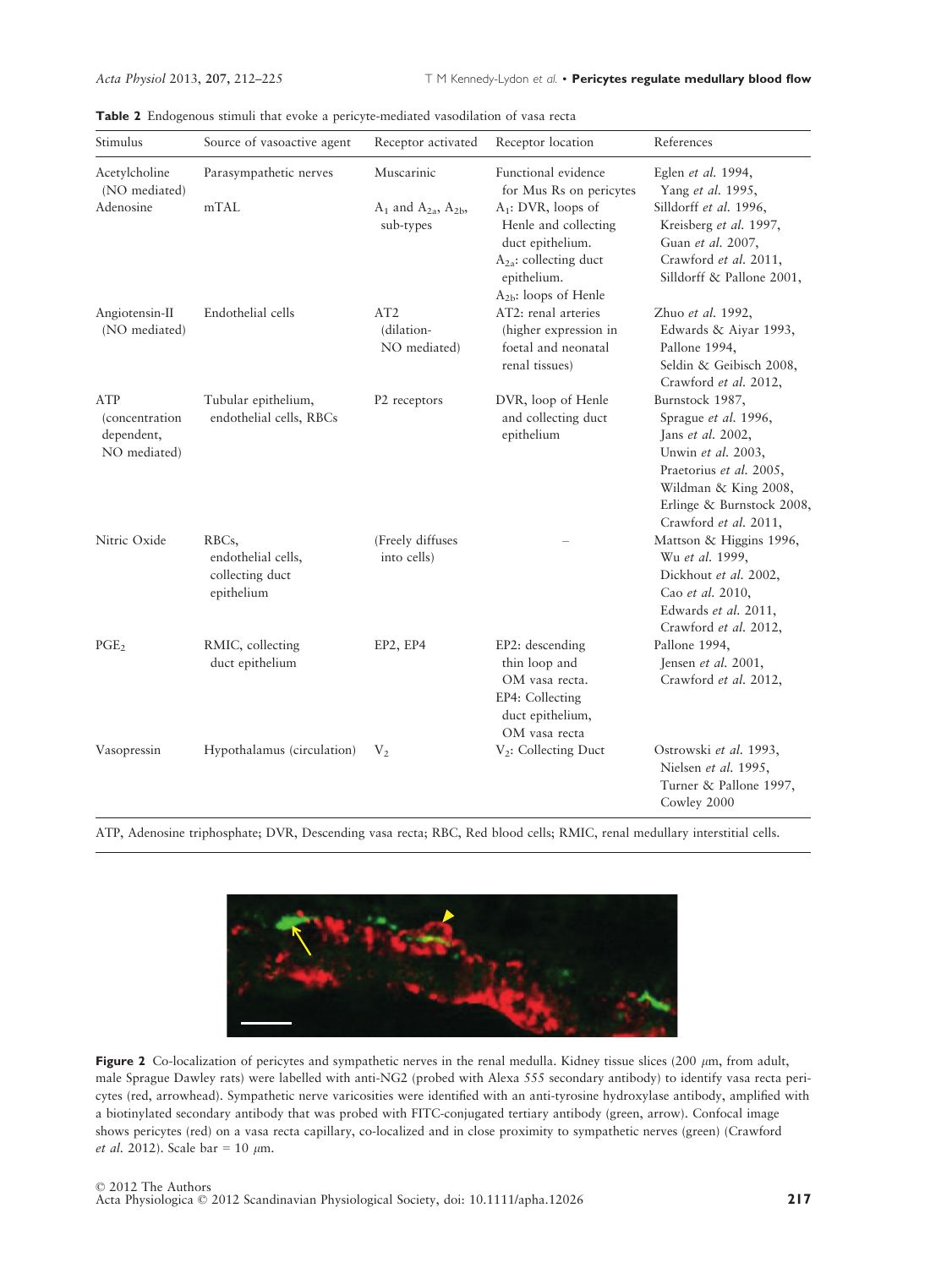oxide interacting with locally released NO. In comparison with NO, peroxynitrite evokes a weak vasodilation, thus resulting in a net reduction in MBF (Rubanyi & Vanhoutte 1986, Pallone & Mattson 2002). ROS-mediated vasoconstriction is known to be attenuated by antioxidants, such as superoxide dismutase (SOD), and by the SOD mimetic TEMPOL, both of which have been shown to increase MBF by as of yet undetermined mechanisms (Schnackenberg *et al.* 1998, Zou *et al.* 2001).

Functional studies using N5-[imino(nitroamino) methyl]-L-ornithine, methyl ester, monohydrochloride (L-NAME), a NO inhibitor, have demonstrated that inhibition of endogenous NO in live kidney slices shows pericyte-mediated vasoconstriction of vasa recta capillaries (Crawford *et al.* 2012), whereas the application of S-nitroso-N-acetylpenicillamine (SNAP), a NO donor, to live kidney slices evoked a pericytemediated vasodilation of *in situ* vasa recta (Crawford *et al.* 2012).

Vasoactive stimuli are released in the medulla by autocrine or paracrine mechanisms and act at their respective receptors expressed on DVR pericytes to mediate their effects. It has been suggested that feedback of vasoactive stimuli to juxtamedullary resistance vessels may provide the medulla with an intrinsic feedback loop, which could allow the medulla to control its own perfusion (Pallone & Silldorff 2001). In principle, this feedback system could operate on the basis that stimuli leaving the medulla via the AVR would be in close proximity to pericytes on the DVR at the outer medullary vascular bundles; thus, stimuli with a sufficiently long half-life could exert their vasoactive effects a second time. This concept is in keeping with the hypothesis of locally controlled MBF, and it merits further investigation.

#### Tubulo-vascular cross-talk

The close proximity of tubular and vascular structures in the medulla provides the ideal setting for tubulovascular cross-talk mechanisms to operate. We propose that pericyte cells bridge the gap between tubular and endothelial cell signalling mechanisms and that they detect vasoactive stimuli released from the epithelial, interstitial and endothelial cells and respond by regulating vasa recta diameter and consequently MBF (Crawford *et al.* 2011, 2012). The actual source of the vasoactive signal could be tubular, endothelial or neuronal, and both autocrine and paracrine pathways might be responsible for its release (Fig. 3).

Potential examples of pericyte-mediated tubulovascular cross-talk might be inferred from studies not primarily focused on investigating this mechanism directly. Here, we provide some examples that demonstrate the potential role of pericytes in reciprocally coordinating medullary nephron function and blood flow demands. In the medulla, for example, adenosine acts as a vasodilator via pericytes (Silldorff & Pallone 2001), therefore increasing MBF (Agmon *et al.* 1993). Medullary oxidative stress arising from a pathological insult can cause adenosine release from the medullary thick ascending limb (mTAL) (Beach & Good 1992), which can dilate neighbouring vasa recta by its action at pericytes (Crawford *et al.* 2011), thereby increasing oxygen supply and simultaneously reducing oxygen consumption by direct inhibition of NaCl reabsorption in the mTAL (Agmon *et al.* 1993, Zou *et al.* 1999, Pallone *et al.* 2003).

ET-1 constricts isolated and *in situ* DVR (Silldorff *et al.* 1995, Crawford *et al.* 2012) and inhibits absorption of sodium and water in the mTAL (Plato *et al.* 2000). ET-1 is synthesized by both collecting duct (CD) epithelial cells and endothelial cells, and once it is released it acts locally, unless it is taken up into the circulation (de Nucci *et al.* 1988). The mTAL, CD and vasa recta are all closely apposed; therefore, locally released ET-1 (epithelial or endothelial) would act via pericytes to reciprocally regulate vasa recta diameter (Crawford *et al.* 2011). We have demonstrated that Ang-II and NO exhibit their vasoactive effects specifically via pericytes (Crawford *et al.* 2012), and Ang-II-mediated constriction of DVR in medullary ray tissue strips is attenuated by NO released from neighbouring mTAL epithelium (Dickhout *et al.* 2002).

Similarly, the constrictive effects of both ET-1 and Ang-II are subject to attenuation by vasodilatory PGE<sub>2</sub>, which is released by renal medullary interstitial cells (RMIC) and collecting duct epithelial cells (Pallone 1994). The ensuing increase in blood flow brought about by PGE<sub>2</sub>-mediated vasodilation is thought to increase NaCl excretion (Silldorff *et al.* 1995), and  $PGE<sub>2</sub>$  itself may modulate solute absorption along the nephron through its direct action at pericytes. Crawford *et al.* (2011) have demonstrated ATP- and uridine triphosphate (UTP)-mediated constriction and dilation of *in situ* vasa recta, specifically at pericyte sites (Crawford *et al.* 2011). The most likely sources of these extracellular nucleotides are endothelial cells, red blood cells, tubular epithelial cells and sympathetic nerves (Sprague *et al.* 1996, Jans *et al.* 2002, Praetorius *et al.* 2005). Most recently, it has been demonstrated that exposing live kidney slices to hypotonic insult, so as to release ATP, results in pericyte-mediated vasodilation of *in situ* vasa recta, which is direct evidence for tubulo-vascular cross-talk in the medulla (Crawford *et al.* 2012). Here, contractile pericytes act by sensing a change in the concentra-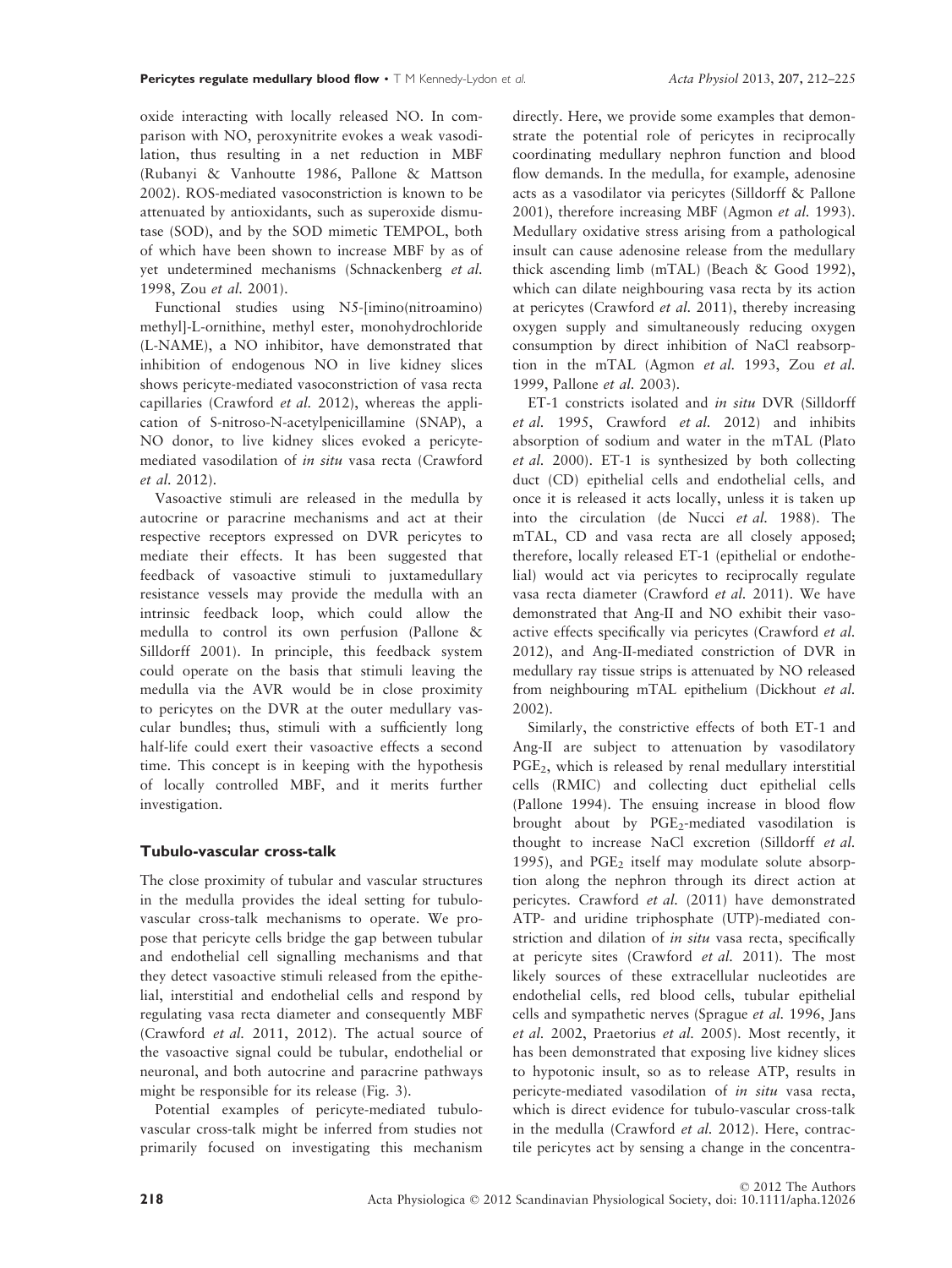

Figure 3 Proposed signalling mechanisms involved in pericyte-mediated regulation of descending vasa recta (DVR) diameter. Various endogenous vasoactive mediators are released from neighbouring tubular epithelium, vascular endothelium, red blood cells (RBC) and renal medullary interstitial cells (RMIC) of the renal medulla. These compounds signal to pericytes residing on DVR capillaries to cause pericyte-mediated vasoconstriction (arrows→←, endothelin-1 [ET-1], prostaglandin E<sup>2</sup> [PGE2], nitric oxide [NO], adenosine, uridine triphosphate [UTP], adenosine triphosphate [ATP], acetylcholine [Ach] and circulating hormones: angiotensin [Ang-II], vasopressin, noradrenaline [NA]) or vasodilation (arrows  $\leftrightarrow$ , NO and PGE<sub>2</sub>).

tion of extracellular nucleotides and respond by relaying this to the vasculature in order to fine-tune MBF. In all examples described here, it appears that pericytes are acting as a biological transducer and are pivotal in ultimately determining vessel diameter and blood flow.

In support of this key role for pericytes in the kidney, there are similar studies describing pericyte communication or interactions with adjacent cell types in other systems. For example, retinal and cerebellar pericytes respond to changes in the metabolic demands of the surrounding neurones and alter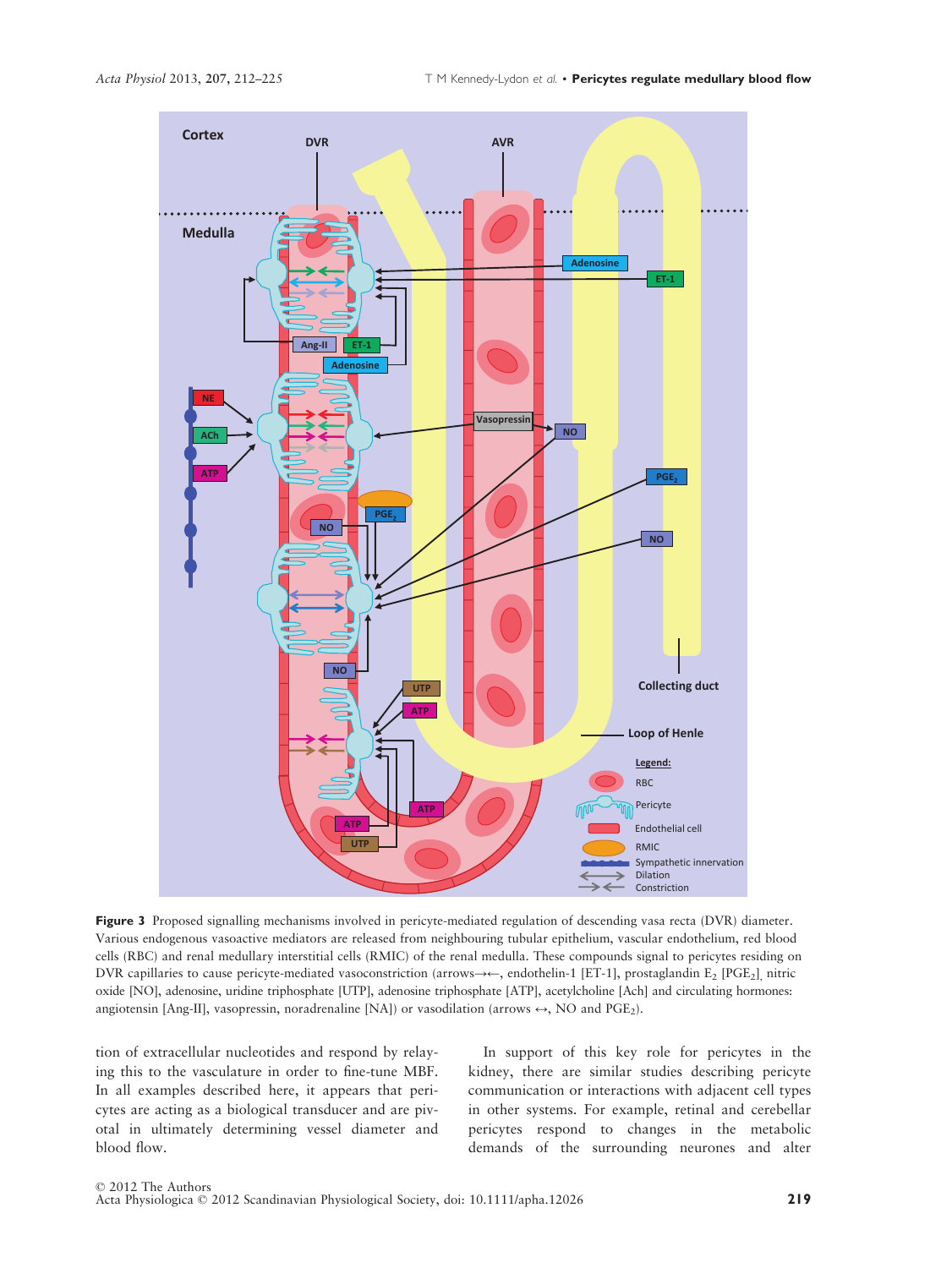capillary diameter accordingly; however, the exact mechanism by which this occurs is still unclear (Wu *et al.* 2003, Peppiatt & Attwell 2004, Peppiatt *et al.* 2006).

#### Role of pericytes in pathophysiology: renal fibrosis

In the retina, it is well established that loss of pericyte function is an instrumental factor in the development of pathological conditions such as diabetic retinopathy (Sakagami *et al.* 1999, Cai & Boulton 2002, Tu *et al.* 2011). Indeed, pericyte dysfunction is implicated in other pathological conditions such as tumour angiogenesis and atherosclerosis (Benjamin *et al.* 1999, Morikawa *et al.* 2002, Yamagishi & Imaizumi 2005), and more recently in Alzheimer's disease (Bell *et al.* 2010).

In the kidney, a role for pericytes in the pathogenesis of renal fibrosis and progression of chronic kidney disease has been proposed (Lin *et al.* 2008, Duffield & Humphreys 2011, Schrimpf & Duffield 2011, Smith *et al.* 2012). It has been suggested that detachment and migration of pericytes from renal microvessels and their differentiation to myofibroblasts (defined as fibroblasts with contractile capabilities) cause vessel destabilization, capillary rarefaction and loss. Loss of vessels ultimately leads to ischaemia and promotes a pro-fibrotic environment that is accelerated by the transformation of pericytes to myofibroblasts. The enhanced myofibroblast population is known to result in increased production of extracellular matrix components (ECM), a key factor in the development of interstitial fibrosis (Kida & Duffield 2011, Liu 2011). The initiators of, and signalling mechanisms involved in, pericyte detachment, migration and differentiation are not well defined, although genes regulating proteolytic activity and angiogenesis have been implicated (Schrimpf *et al.* 2012). The recent evidence identifying pericytes as the key cell type in the progression of renal fibrosis has met with some controversy (Zeisberg & Duffield 2010). It is well established that myofibroblasts are important in the pathogenesis of fibrosis, although myofibroblasts are thought to arise from a number of different sources, including differentiation of resident fibroblasts (Liu 2006, 2011, Wada *et al.* 2007). Epithelial cells undergoing epithelial to mesenchymal transition (EMT) were thought to contribute to the myofibroblast pool; however, the occurrence of EMT *in vivo* is still heavily debated (Wada *et al.* 2007, Humphreys *et al.* 2010, Zeisberg & Duffield 2010, Kriz *et al.* 2011, Liu 2011). Recent genetic 'fate-mapping' studies indicate that epithelial cells are unable to migrate from the endothelial compartment, and instead, they implicate pericytes as the myofibroblast progenitor (Lin *et al.* 2008, Humphreys *et al.* 2010). Unfortunately, this is difficult to demonstrate *in vivo* or *ex vivo* using cell markers because alpha-SMA, a commonly used myofibroblast marker, is also expressed by pericytes (Park *et al.* 1997, Strutz & Zeisberg 2006). Moreover, the anti-NG2 antibody used to identify pericytes has also been used to identify myofibroblasts in other tissues (Terada *et al.* 2006). The lack of specific markers for pericytes and myofibroblasts has hindered researchers' efforts to clarify the origin of myofibroblasts (Strutz & Zeisberg 2006). More selective markers of these cells, or transgenic animal models, may help to determine the role of pericytes in renal fibrosis.

#### Methods for assessing pericyte activity and future directions

A variety of experimental techniques from *in vitro* cell culture approaches to isolated vessel preparations and LDF have been employed to further our understanding of MBF regulation. To make significant advances, the technical problem of renal medulla inaccessibility must first be overcome. As already discussed, early approaches to the investigation of MBF regulation based on the LDF technique or the dualslit imaging method have been inconclusive. To date, the best-established technique for studying pericytemediated regulation of vasa recta is the isolated perfused DVR method (Pallone 1994). Although this model has provided much of our knowledge about the vasoactivity of these cells, it does not allow tubulo-vascular cross-talk mechanisms to be explored. Studies performed on microtissue strips of medulla have alluded to 'tubular-vascular cross-talk' in experiments that demonstrated that Ang-II-evoked constriction in isolated vasa recta is buffered by locally produced NO in adjacent tubules (Dickhout *et al.* 2002). This finding is consistent with the hypothesis of tubulo-vascular cross-talk *in vivo*, and it is at least consistent with our proposal that pericytes may be key mediators. The *in vitro* blood-perfused juxtamedullary technique (Casellas & Navar 1984) has also been used extensively to investigate afferent and efferent arteriolar blood flow (Harrison-Bernard & Carmines 1994, 1995, Takenaka *et al.* 1994), and the application of certain elements of this technique may indeed improve current methodologies, that is, perfusion of DVR within slices.

Mathematical modelling has also been applied to investigate the regulation of MBF (Zhang & Edwards 2007). This computational model provides a two-dimensional representation of the inner stripe of the outer medulla and was constructed by randomly distributing a number of tubular and vascular struc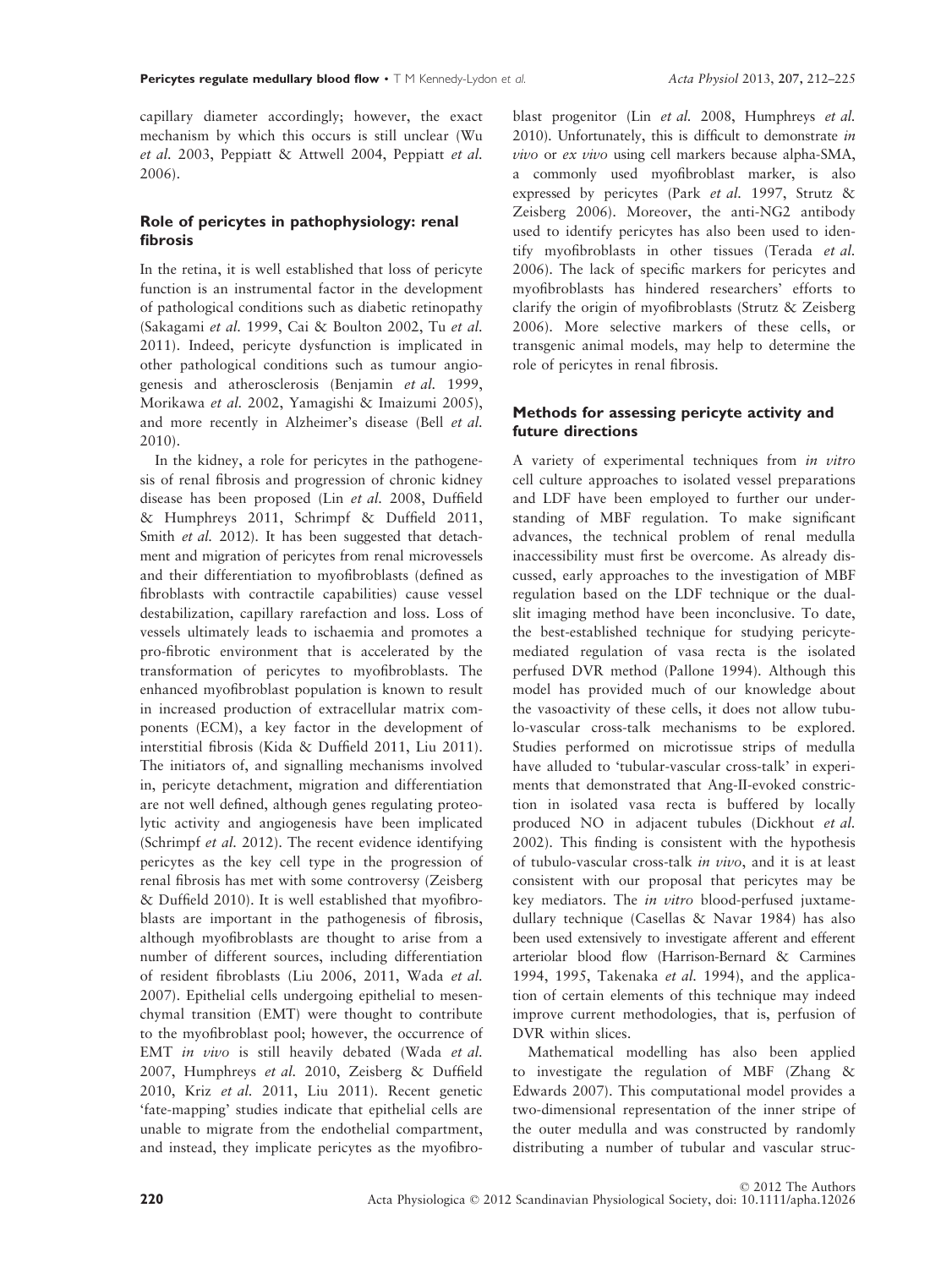tures within a concentric region. The model is adapted from the configuration initially published by Layton and Layton, which was based on data collated from *in vivo* and *in vitro* experiments (Layton & Layton 2005, Zhang & Edwards 2007). Although the construction of such a model may be subject to 'investigator manipulation', it can provide useful insights into the generation and distribution of endogenous vasoactive stimuli.

A recent development of a live kidney slice model provides an alternative *in vitro* experimental model in which medullary structures can be investigated *in situ*. As with most techniques, this model is not without its limitations. For example, it is not possible to simulate the osmotic and oxygen gradients present *in vivo*, and DVR in the live slice model are not perfused (Crawford *et al.* 2012). Perfusion of tubular and/or vascular structures within the tissue slice, to more accurately assess the intraluminal signalling pathways, would offer an obvious (yet technically challenging) improvement. Despite these limitations, this method uniquely allows visualization of pericytes in their *in situ* environment, and data collected using this model have confirmed that *in vitro* observations regarding pericyte activity are reproducible, and new insights into pericyte activity and regulation are being described (Crawford *et al.* 2011, 2012). A significant and noteworthy advantage of this model is that the relationship between pericytes and the surrounding interstitial and tubular cells can be investigated, and this has been key to demonstrating the role of pericytes in tubulo-vascular cross-talk (Crawford *et al.* 2012). Although the live tissue slice model is relatively new in renal blood flow studies, the slice technique *per se* is a well-established model for investigating brain function and has previously been used to investigate the role of pericytes in regulating the cerebellar microcirculation (Peppiatt *et al.* 2006). We expect this experimental model will complement existing approaches employed to investigating renal microvascular function and hope that future investigations using this model will facilitate the delineation of MBF regulatory mechanisms.

In summary, there appears to be significant experimental evidence, which favours regulated blood flow in the medulla, and this complements the need for maintained homoeostasis in this region. We propose pericytes are key players in the regulation of renal medullary function, a proposal that is supported not only by their physical location on the vasa recta, but also by evidence describing their ability to respond to endogenous vasoactive agents originating from neighbouring tubular and interstitial cells. There is still much to understand about renal pericyte activity, particularly about their ability to communicate with neighbouring structures and the way in which they transcribe changes in tubular function to changes in blood flow. However, technical advances coupled with increased interest, particularly because of the implication of pericytes in renal disease, should rapidly lead to increased understanding of pericyte activity in renal physiology and pathophysiology.

#### Conflict of interest

There is no conflict of interest.

#### References

- Agmon, Y., Dinour, D. & Brezis, M. 1993. Disparate effects of adenosine A1- and A2-receptor agonists on intrarenal blood flow. *Am J Physiol* 265, F802–F806.
- Ahmeda, A.F. & Johns, E.J. 2012. The regulation of blood perfusion in the renal cortex and medulla by reactive oxygen species and nitric oxide in the anaesthetised rat. *Acta Physiol (Oxf)* 204, 443–450.
- Bachmann, S. & Mundel, P. 1994. Nitric oxide in the kidney: synthesis, localization, and function. *Am J Kidney Dis* 24, 112–129.
- Beach, R.E. & Good, D.W. 1992. Effects of adenosine on ion transport in rat medullary thick ascending limb. *Am J Physiol* 263, F482–F487.
- Bell, R.D., Winkler, E.A., Sagare, A.P., Singh, I., LaRue, B., Deane, R. & Zlokovic, B.V. 2010. Pericytes control key neurovascular functions and neuronal phenotype in the adult brain and during brain aging. *Neuron* 68, 409– 427.
- Benjamin, L.E., Golijanin, D., Itin, A., Pode, D. & Keshet, E. 1999. Selective ablation of immature blood vessels in established human tumors follows vascular endothelial growth factor withdrawal. *J Clin Invest* 103, 159–165.
- Bergers, G. & Song, S. 2005. The role of pericytes in blood-vessel formation and maintenance. *Neuro Oncol* 7, 452–464.
- Biondi, M. & Romero, J.C. 1990. Nitric oxide-mediated reactions stimulate cGMP in the dog kidney. *J Vasc Med Biol* 2, 294–298.
- Brezis, M., Heyman, S.N., Dinour, D., Epstein, F.H. & Rosen, S. 1991. Role of nitric oxide in renal medullary oxygenation. Studies in isolated and intact rat kidneys. *J Clin Invest* 88, 390–395.
- Burnstock, G. 1987. Local control of blood pressure by purines. *Blood Vessels* 24, 156–160.
- Cai, J. & Boulton, M. 2002. The pathogenesis of diabetic retinopathy: old concepts and new questions. *Eye (Lond)* 16, 242–260.
- Cao, C., Edwards, A., Sendeski, M., Lee-Kwon, W., Cui, L., Cai, C.Y., Patzak, A. & Pallone, T.L. 2010. Intrinsic nitric oxide and superoxide production regulates descending vasa recta contraction. *Am J Physiol Renal Physiol* 299, F1056–F1064.
- Casellas, D. & Navar, L.G. 1984. In vitro perfusion of juxtamedullary nephrons in rats. *Am J Physiol* 246, F349–F358.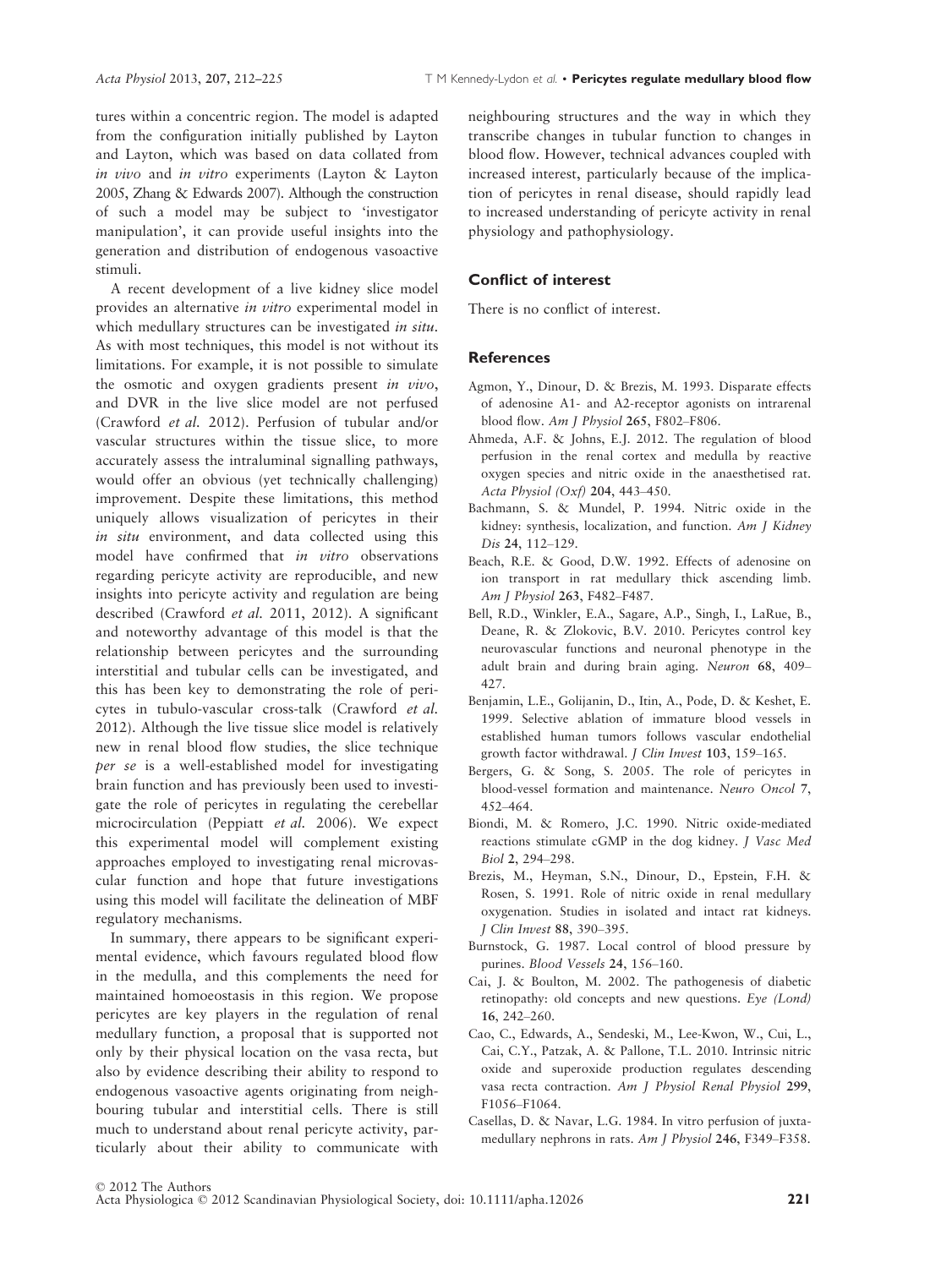#### Pericytes regulate medullary blood flow . T M Kennedy-Lydon et al.

- Cohen, H.J., Marsh, D.J. & Kayser, B. 1983. Autoregulation in vasa recta of the rat kidney. *Am J Physiol* 245, F32–F40.
- Cowley, A.W. Jr. 1997. Role of the renal medulla in volume and arterial pressure regulation. *Am J Physiol* 273, R1–R15.
- Cowley, A.W. Jr. 2000. Control of the renal medullary circulation by vasopressin V1 and V2 receptors in the rat. *Exp Physiol* 85Spec No, 223S–231S.
- Crawford, C., Kennedy-Lydon, T.M., Callaghan, H., Sprott, C., Simmons, R.L., Sawbridge, L., Syme, H.M., Unwin, R.J., Wildman, S.S. & Peppiatt-Wildman, C.M. 2011. Extracellular nucleotides affect pericyte-mediated regulation of rat in situ vasa recta diameter. *Acta Physiol (Oxf)* 202, 241–251.
- Crawford, C., Kennedy-Lydon, T., Sprott, C., Desai, T., Sawbridge, L., Munday, J., Unwin, R.J., Wildman, S.S. & Peppiatt-Wildman, C.M. 2012. An Intact Kidney Slice Model to Investigate Vasa Recta Properties and Function in situ. *Nephron Physiol* 120, p17–p31.
- Crisan, M., Corselli, M., Chen, C.W. & Peault, B. 2011. Multilineage stem cells in the adult: a perivascular legacy? *Organogenesis* 7, 101–104.
- Cupples, W.A. & Braam, B. 2007. Assessment of renal autoregulation. *Am J Physiol Renal Physiol* 292, F1105–F1123.
- Cupples, W.A. & Marsh, D.J. 1988. Autoregulation of blood flow in renal medulla of the rat: no role for angiotensin II. *Can J Physiol Pharmacol* 66, 833–836.
- DiBona, G.F. & Kopp, U.C. 1997. Neural control of renal function. *Physiol Rev* 77, 75–197.
- Dickhout, J.G., Mori, T. & Cowley, A.W. Jr. 2002. Tubulovascular nitric oxide crosstalk: buffering of angiotensin II-induced medullary vasoconstriction. *Circ Res* 91, 487–493.
- Dore-Duffy, P., Katychev, A., Wang, X. & Van Buren, E. 2006. CNS microvascular pericytes exhibit multipotential stem cell activity. *J Cereb Blood Flow Metab* 26, 613–624.
- Duffield, J.S. & Humphreys, B.D. 2011. Origin of new cells in the adult kidney: results from genetic labeling techniques. *Kidney Int* 79, 494–501.
- Eckardt, K. U., Bernhardt, W. M., Weidemann, A., Warnecke, C., Rosenberger, C., Wiesener, M. S. & Willam, C. 2005. Role of hypoxia in the pathogenesis of renal disease. *Kidney Int Suppl* 99, S46–51.
- Edwards, R.M. & Aiyar, N. 1993. Angiotensin II receptor subtypes in the kidney. *J Am Soc Nephrol* 3, 1643–1652.
- Edwards, A., Cao, C. & Pallone, T.L. 2011. Cellular mechanisms underlying nitric oxide-induced vasodilation of descending vasa recta. *Am J Physiol Renal Physiol* 300, F441–F456.
- Eglen, R.M., Reddy, H., Watson, N. & Challiss, R.A. 1994. Muscarinic acetylcholine receptor subtypes in smooth muscle. *Trends Pharmacol Sci* 15, 114–119.
- Eppel, G.A., Bergstrom, G., Anderson, W.P. & Evans, R.G. 2003. Autoregulation of renal medullary blood flow in rabbits. *Am J Physiol Regul Integr Comp Physiol* 284, R233–R244.
- Eppel, G.A., Malpas, S.C., Denton, K.M. & Evans, R.G. 2004. Neural control of renal medullary perfusion. *Clin Exp Pharmacol Physiol* 31, 387–396.
- Erlinge, D. & Burnstock, G. 2008. P2 receptors in cardiovascular regulation and disease. *Purinergic Signal* 4, 1–20.
- Farrugia, E., Lockhart, J.C. & Larson, T.S. 1992. Relation between vasa recta blood flow and renal interstitial hydrostatic pressure during pressure natriuresis. *Circ Res* 71, 1153–1158.
- Fine, L.G., Bandyopadhay, D. & Norman, J.T. 2000. Is there a common mechanism for the progression of different types of renal diseases other than proteinuria? Towards the unifying theme of chronic hypoxia. *Kidney Int Suppl* 75, S22–S26.
- Fridovich, I. 1995. Superoxide radical and superoxide dismutases. *Annu Rev Biochem* 64, 97–112.
- Guan, Z., Osmond, D.A. & Inscho, E.W. 2007. Purinoceptors in the kidney. *Exp Biol Med (Maywood)* 232, 715– 726.
- Hamilton, N., Vayro, S., Wigley, R. & Butt, A.M. 2010. Axons and astrocytes release ATP and glutamate to evoke calcium signals in NG2-glia. *Glia* 58, 66–79.
- Harrison-Bernard, L.M. & Carmines, P.K. 1994. Juxtamedullary microvascular responses to arginine vasopressin in rat kidney. *Am J Physiol* 267, F249–F256.
- Harrison-Bernard, L.M. & Carmines, P.K. 1995. Impact of cyclo-oxygenase blockade on juxtamedullary microvascular responses to angiotensin II in rat kidney. *Clin Exp Pharmacol Physiol* 22, 732–738.
- Harrison-Bernard, L.M. & Navar, L.G. 1996. Renal cortical and medullary microvascular blood flow autoregulation in rat. *Kidney Int Suppl* 57, S23–S29.
- Hirschi, K.K. & D'Amore, P.A. 1996. Pericytes in the microvasculature. *Cardiovasc Res* 32, 687–698.
- Huang, C., Davis, G. & Johns, E.J. 1994. Effect of nitrendipine on autoregulation of perfusion in the cortex and papilla of kidneys from Wistar and stroke prone spontaneously hypertensive rats. *Br J Pharmacol* 111, 111–116.
- Huang, F.J., You, W.K., Bonaldo, P., Seyfried, T.N., Pasquale, E.B. & Stallcup, W.B. 2010. Pericyte deficiencies lead to aberrant tumor vascularization in the brain of the NG2 null mouse. *Dev Biol* 344, 1035–1046.
- Humphreys, B.D., Lin, S.L., Kobayashi, A., Hudson, T.E., Nowlin, B.T., Bonventre, J.V., Valerius, M.T., McMahon, A.P. & Duffield, J.S. 2010. Fate tracing reveals the pericyte and not epithelial origin of myofibroblasts in kidney fibrosis. *Am J Pathol* 176, 85–97.
- Jamison, R.L. & Kriz, W. 1982. *Urinary Concentrating Mechanism: Structure and Function*. Oxford University Press, New York.
- Jans, D., Srinivas, S.P., Waelkens, E., Segal, A., Lariviere, E., Simaels, J. & Van Driessche, W. 2002. Hypotonic treatment evokes biphasic ATP release across the basolateral membrane of cultured renal epithelia (A6). *J Physiol* 545, 543–555.
- Jensen, B.L., Stubbe, J., Hansen, P.B., Andreasen, D. & Skott, O. 2001. Localization of prostaglandin E(2) EP2 and EP4 receptors in the rat kidney. *Am J Physiol Renal Physiol* 280, F1001–F1009.
- Kawamura, H., Kobayashi, M., Li, Q., Yamanishi, S., Katsumura, K., Minami, M., Wu, D.M. & Puro, D.G. 2004. Effects of angiotensin II on the pericyte-containing microvasculature of the rat retina. *J Physiol* 561, 671– 683.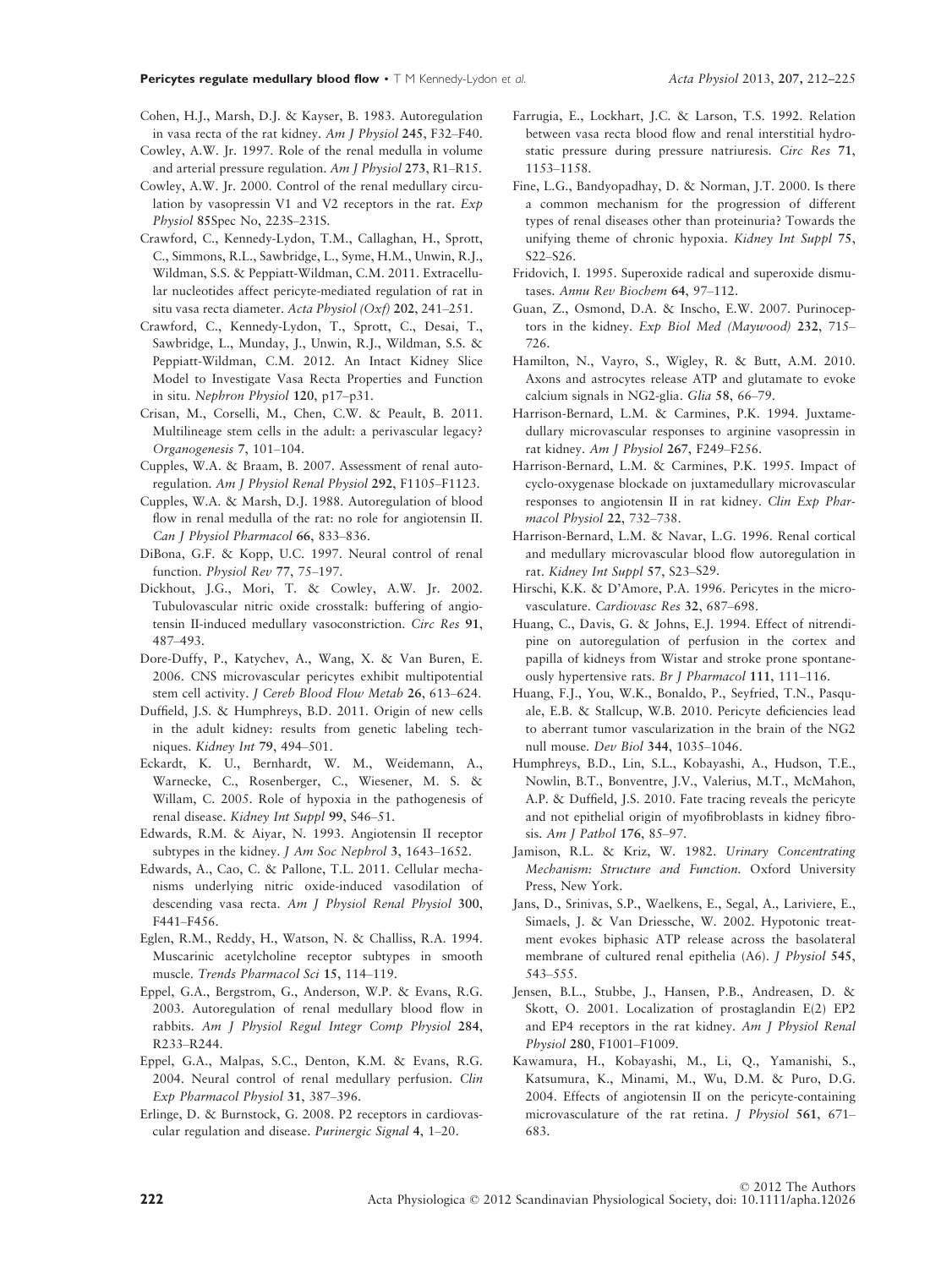- Kida, Y. & Duffield, J.S. 2011. Pivotal role of pericytes in kidney fibrosis. *Clin Exp Pharmacol Physiol* 38, 467– 473.
- Kreisberg, M.S., Silldorff, E.P. & Pallone, T.L. 1997. Localization of adenosine-receptor subtype mRNA in rat outer medullary descending vasa recta by RT-PCR. *Am J Physiol* 272, H1231–H1238.
- Kriz, W. 1981. Structural organization of the renal medulla: comparative and functional aspects. *Am J Physiol* 241, R3–R16.
- Kriz, W., Kaissling, B. & Le Hir, M. 2011. Epithelial-mesenchymal transition (EMT) in kidney fibrosis: fact or fantasy? *J Clin Invest* 121, 468–474.
- Krogh, A. 1929. *The Anatomy and Physiology of Capillaries*, Yale University Press, New Haven.
- Larson, T.S. & Lockhart, J.C. 1995. Restoration of vasa recta hemodynamics and pressure natriuresis in SHR by L-arginine. *Am J Physiol* 268, F907–F912.
- Layton, A.T. & Layton, H.E. 2005. A region-based mathematical model of the urine concentrating mechanism in the rat outer medulla. I. Formulation and base-case results. *Am J Physiol Renal Physiol* 289, F1346–F1366.
- Lazarowski, E.R. & Boucher, R.C. 2001. UTP as an extracellular signaling molecule. *News Physiol Sci* 16, 1–5.
- Lerman, L.O., Bentley, M.D., Fiksen-Olsen, M.J., Strick, D. M., Ritman, E.L. & Romero, J.C. 1995. Pressure dependency of canine intrarenal blood flow within the range of autoregulation. *Am J Physiol* 268, F404–F409.
- Lin, S.L., Kisseleva, T., Brenner, D.A. & Duffield, J.S. 2008. Pericytes and perivascular fibroblasts are the primary source of collagen-producing cells in obstructive fibrosis of the kidney. *Am J Pathol* 173, 1617–1627.
- Liss, P., Nygren, A., Erikson, U. & Ulfendahl, H.R. 1998. Injection of low and iso-osmolar contrast medium decreases oxygen tension in the renal medulla. *Kidney Int* 53, 698–702.
- Liu, Y. 2006. Renal fibrosis: new insights into the pathogenesis and therapeutics. *Kidney Int* 69, 213–217.
- Liu, Y. 2011. Cellular and molecular mechanisms of renal fibrosis. *Nat Rev Nephrol* 7, 684–696.
- Majid, D.S. & Navar, L.G. 1996. Medullary blood flow responses to changes in arterial pressure in canine kidney. *Am J Physiol* 270, F833–F838.
- Majid, D.S., Godfrey, M. & Navar, L.G. 1997. Pressure natriuresis and renal medullary blood flow in dogs. *Hypertension* 29, 1051–1057.
- Majid, D.S., Omoro, S.A., Chin, S.Y. & Navar, L.G. 1998. Intrarenal nitric oxide activity and pressure natriuresis in anesthetized dogs. *Hypertension* 32, 266–272.
- Majid, D.S., Said, K.E. & Omoro, S.A. 1999. Responses to acute changes in arterial pressure on renal medullary nitric oxide activity in dogs. *Hypertension* 34, 832–836.
- Majid, D.S., Said, K.E., Omoro, S.A. & Navar, L.G. 2001. Nitric oxide dependency of arterial pressure-induced changes in renal interstitial hydrostatic pressure in dogs. *Circ Res* 88, 347–351.
- Mattson, D.L. & Higgins, D.J. 1996. Influence of dietary sodium intake on renal medullary nitric oxide synthase. *Hypertension* 27, 688–692.
- Mattson, D.L. & Wu, F. 2000. Control of arterial blood pressure and renal sodium excretion by nitric oxide synthase in the renal medulla. *Acta Physiol Scand* 168, 149–154.
- Mattson, D.L., Lu, S., Roman, R.J. & Cowley, A.W. Jr. 1993. Relationship between renal perfusion pressure and blood flow in different regions of the kidney. *Am J Physiol* 264, R578–R583.
- Michel, C.C. 1995. Renal medullary microcirculation: architecture and exchange. *Microcirculation* 2, 125–139.
- Mogensen, C., Bergner, B., Wallner, S., Ritter, A., d'Avis, S., Ninichuk, V., Kameritsch, P., Gloe, T., Nagel, W. & Pohl, U. 2011. Isolation and functional characterization of pericytes derived from hamster skeletal muscle. *Acta Physiol (Oxf)* 201, 413–426.
- Montemurro, T., Andriolo, G., Montelatici, E., Weissmann, G., Crisan, M., Colnaghi, M.R., Rebulla, P., Mosca, F., Peault, B. & Lazzari, L. 2011. Differentiation and migration properties of human foetal umbilical cord perivascular cells: potential for lung repair. *J Cell Mol Med* 15, 796–808.
- Moridani, B.A. & Kline, R.L. 1996. Effect of endogenous L-arginine on the measurement of nitric oxide synthase activity in the rat kidney. *Can J Physiol Pharmacol* 74, 1210–1214.
- Morikawa, S., Baluk, P., Kaidoh, T., Haskell, A., Jain, R.K. & McDonald, D.M. 2002. Abnormalities in pericytes on blood vessels and endothelial sprouts in tumors. *Am J Pathol* 160, 985–1000.
- Mujais, S.K., Kauffman, S. & Katz, A.I. 1986. Angiotensin II binding sites in individual segments of the rat nephron. *J Clin Invest* 77, 315–318.
- Nafz, B., Berger, K., Rosler, C. & Persson, P.B. 1998. Kinins modulate the sodium-dependent autoregulation of renal medullary blood flow. *Cardiovasc Res* 40, 573–579.
- Nangaku, M. 2006. Chronic hypoxia and tubulointerstitial injury: a final common pathway to end-stage renal failure. *J Am Soc Nephrol* 17, 17–25.
- Nielsen, S., Chou, C.L., Marples, D., Christensen, E.I., Kishore, B.K. & Knepper, M.A. 1995. Vasopressin increases water permeability of kidney collecting duct by inducing translocation of aquaporin-CD water channels to plasma membrane. *Proc Natl Acad Sci USA* 92, 1013–1017.
- Norman, J.T. 2006. Protecting the microvasculature: a Tieght connection to ameliorating chronic kidney disease? *J Am Soc Nephrol* 17, 2353–2355.
- de Nucci, G., Thomas, R., D'Orleans-Juste, P., Antunes, E., Walder, C., Warner, T.D. & Vane, J.R. 1988. Pressor effects of circulating endothelin are limited by its removal in the pulmonary circulation and by the release of prostacyclin and endothelium-derived relaxing factor. *Proc Natl Acad Sci USA* 85, 9797–9800.
- O'Connor, P.M., Kett, M.M., Anderson, W.P. & Evans, R. G. 2006. Renal medullary tissue oxygenation is dependent on both cortical and medullary blood flow. *Am J Physiol Renal Physiol* 290, F688–F694.
- Ostrowski, N.L., Young, W.S. III, Knepper, M.A. & Lolait, S.J. 1993. Expression of vasopressin V1a and V2 receptor messenger ribonucleic acid in the liver and kidney of embryonic, developing, and adult rats. *Endocrinology* 133, 1849–1859.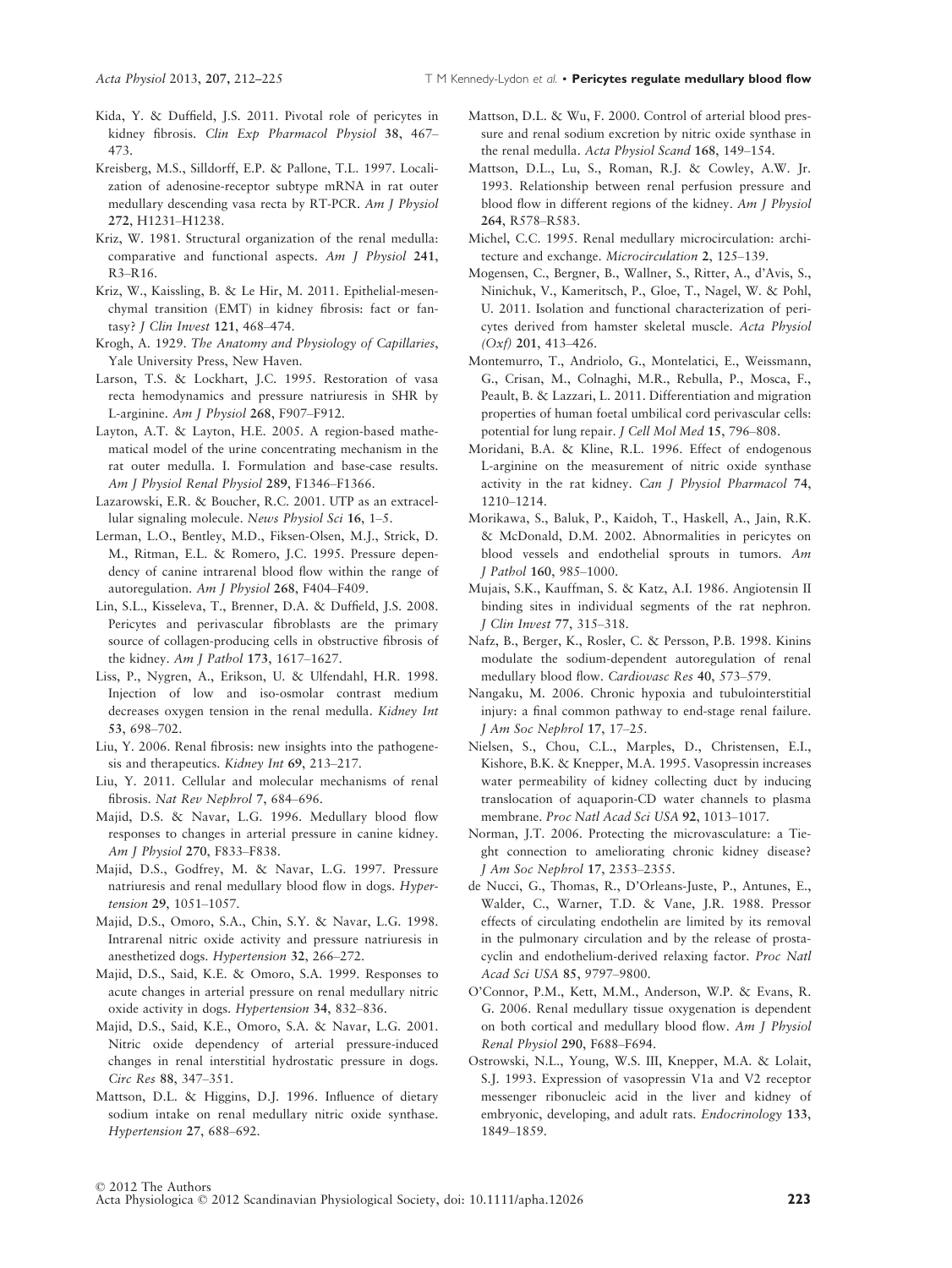- Ozerdem, U., Grako, K.A., Dahlin-Huppe, K., Monosov, E. & Stallcup, W.B. 2001. NG2 proteoglycan is expressed exclusively by mural cells during vascular morphogenesis. *Dev Dyn* 222, 218–227.
- Pallone, T.L. 1994. Vasoconstriction of outer medullary vasa recta by angiotensin II is modulated by prostaglandin E2. *Am J Physiol* 266, F850–F857.
- Pallone, T.L. & Mattson, D.L. 2002. Role of nitric oxide in regulation of the renal medulla in normal and hypertensive kidneys. *Curr Opin Nephrol Hypertens* 11, 93–98.
- Pallone, T.L. & Silldorff, E.P. 2001. Pericyte regulation of renal medullary blood flow. *Exp Nephrol* 9, 165–170.
- Pallone, T.L., Silldorff, E.P. & Turner, M.R. 1998. Intrarenal blood flow: microvascular anatomy and the regulation of medullary perfusion. *Clin Exp Pharmacol Physiol* 25, 383–392.
- Pallone, T.L., Zhang, Z. & Rhinehart, K. 2003. Physiology of the renal medullary microcirculation. *Am J Physiol Renal Physiol* 284, F253–F266.
- Park, F., Mattson, D.L., Roberts, L.A. & Cowley, A.W. Jr. 1997. Evidence for the presence of smooth muscle alphaactin within pericytes of the renal medulla. *Am J Physiol* 273, R1742–R1748.
- Peppiatt, C. & Attwell, D. 2004. Neurobiology: feeding the brain. *Nature* 431, 137–138.
- Peppiatt, C.M., Howarth, C., Mobbs, P. & Attwell, D. 2006. Bidirectional control of CNS capillary diameter by pericytes. *Nature* 443, 700–704.
- Plato, C.F. & Garvin, J.L. 1999. Nitric oxide, endothelin and nephron transport: potential interactions. *Clin Exp Pharmacol Physiol* 26, 262–268.
- Plato, C.F., Pollock, D.M. & Garvin, J.L. 2000. Endothelin inhibits thick ascending limb chloride flux via ET(B) receptor-mediated NO release. *Am J Physiol Renal Physiol* 279, F326–F333.
- Praetorius, H.A., Frokiaer, J. & Leipziger, J. 2005. Transepithelial pressure pulses induce nucleotide release in polarized MDCK cells. *Am J Physiol Renal Physiol* 288, F133– F141.
- Puro, D.G. 2007. Physiology and pathobiology of the pericyte-containing retinal microvasculature: new developments. *Microcirculation* 14, 1–10.
- Rajapakse, N.W. & Mattson, D.L. 2011. Role of L-arginine uptake mechanisms in renal blood flow responses to angiotensin II in rats. *Acta Physiol (Oxf)* 203, 391–400.
- Roman, R.J., Cowley, A.W. Jr, Garcia-Estan, J. & Lombard, J.H. 1988. Pressure-diuresis in volume-expanded rats. Cortical and medullary hemodynamics. *Hypertension* 12, 168–176.
- Rosen, S., Epstein, F.H. & Brezis, M. 1992. Determinants of intrarenal oxygenation: factors in acute renal failure. *Ren Fail* 14, 321–325.
- Rouget, C. 1879. Sur la contractilité des capillaries sanguins. *CR Acad Sci* 88, 916–918.
- Rubanyi, G.M. & Vanhoutte, P.M. 1986. Superoxide anions and hyperoxia inactivate endothelium-derived relaxing factor. *Am J Physiol* 250, H822–H827.
- Rucker, H.K., Wynder, H.J. & Thomas, W.E. 2000. Cellular mechanisms of CNS pericytes. *Brain Res Bull* 51, 363–369.
- Sakagami, K., Wu, D.M. & Puro, D.G. 1999. Physiology of rat retinal pericytes: modulation of ion channel activity by serum-derived molecules. *J Physiol* 521(Pt 3), 637–650.
- Schnackenberg, C.G., Welch, W.J. & Wilcox, C.S. 1998. Normalization of blood pressure and renal vascular resistance in SHR with a membrane-permeable superoxide dismutase mimetic: role of nitric oxide. *Hypertension* 32, 59–64.
- Schrimpf, C. & Duffield, J.S. 2011. Mechanisms of fibrosis: the role of the pericyte. *Curr Opin Nephrol Hypertens* 20, 297–305.
- Schrimpf, C., Xin, C., Campanholle, G., Gill, S.E., Stallcup, W., Lin, S.L., Davis, G.E., Gharib, S.A., Humphreys, B.D. & Duffield, J.S. 2012. Pericyte TIMP3 and ADAMTS1 modulate vascular stability after kidney injury. *J Am Soc Nephrol* 23, 868–883.
- Seldin, D.W. & Geibisch, G. 2008. *The Kidney: Physiology and Pathophysiology*. Elsevier.
- Shepro, D. & Morel, N.M. 1993. Pericyte physiology. *FASEB J* 7, 1031–1038.
- Silldorff, E.P. & Pallone, T.L. 2001. Adenosine signaling in outer medullary descending vasa recta. *Am J Physiol Regul Integr Comp Physiol* 280, R854–R861.
- Silldorff, E.P., Yang, S. & Pallone, T.L. 1995. Prostaglandin E2 abrogates endothelin-induced vasoconstriction in renal outer medullary descending vasa recta of the rat. *J Clin Invest* 95, 2734–2740.
- Silldorff, E.P., Kreisberg, M.S. & Pallone, T.L. 1996. Adenosine modulates vasomotor tone in outer medullary descending vasa recta of the rat. *J Clin Invest* 98, 18–23.
- Sims, D.E. 1986. The pericyte–a review. *Tissue Cell* 18, 153–174.
- Sims, D.E. 2000. Diversity within pericytes. *Clin Exp Pharmacol Physiol* 27, 842–846.
- Smith, S.W., Chand, S. & Savage, C.O. 2012. Biology of the renal pericyte. *Nephrol Dial Transplant* 27, 2149–2155.
- Sprague, R.S., Ellsworth, M.L., Stephenson, A.H. & Lonigro, A.J. 1996. ATP: the red blood cell link to NO and local control of the pulmonary circulation. *Am J Physiol* 271, H2717–H2722.
- Stern, M.D., Bowen, P.D., Parma, R., Osgood, R.W., Bowman, R.L. & Stein, J.H. 1979. Measurement of renal cortical and medullary blood flow by laser-Doppler spectroscopy in the rat. *Am J Physiol* 236, F80–F87.
- Strick, D.M., Fiksen-Olsen, M.J., Lockhart, J.C., Roman, R. J. & Romero, J.C. 1994. Direct measurement of renal medullary blood flow in the dog. *Am J Physiol* 267, R253–R259.
- Strutz, F. & Zeisberg, M. 2006. Renal fibroblasts and myofibroblasts in chronic kidney disease. *J Am Soc Nephrol* 17, 2992–2998.
- Takenaka, T., Harrison-Bernard, L.M., Inscho, E.W., Carmines, P.K. & Navar, L.G. 1994. Autoregulation of afferent arteriolar blood flow in juxtamedullary nephrons. *Am J Physiol* 267, F879–F887.
- Takezawa, K., Cowley, A.W. Jr, Skelton, M. & Roman, R.J. 1987. Atriopeptin III alters renal medullary hemodynamics